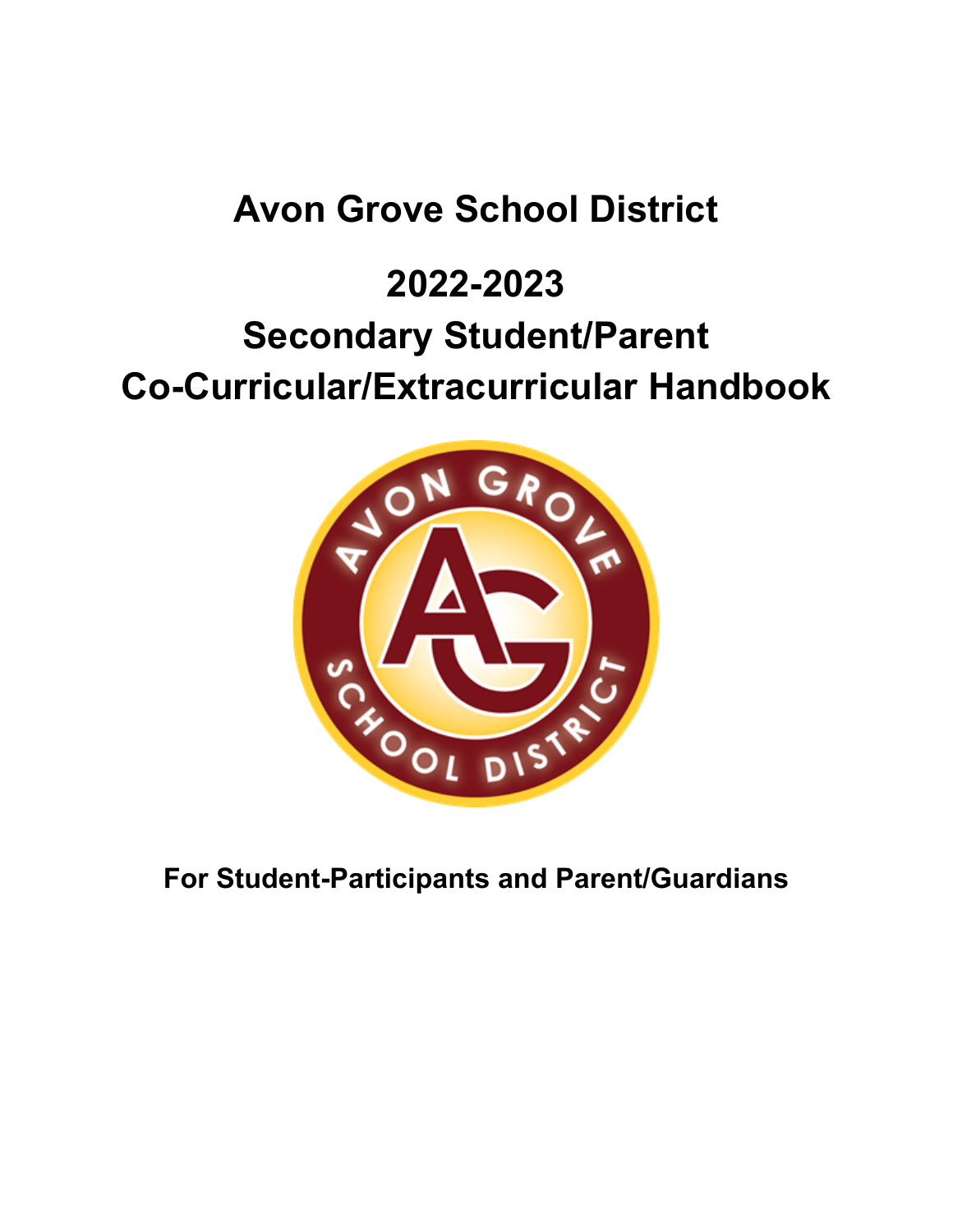# **DEFINITIONS OF CO-CURRICULAR & EXTRACURRICULAR**

#### **Co-Curricular:**

 Co-curricular refers to activities and programs that complement student learning in school, typically take place during the normal school day, and provide experiences that are connected to the academic curriculum. An example of this is our Avon Grove High School String Orchestra. Students who are enrolled in the academic course String Orchestra and play the violin, viola, cello and/or double bass comprise the String Orchestra Ensemble. These students also showcase their learned skills through concerts in both the winter and spring.

#### **Extracurricular:**

 Extracurricular refers to activities and programs that students participate in outside of the normal school day. These activities do not have a direct connection to school curriculum and require a commitment of additional time from students before or after school or on the weekend. Examples of extracurricular groups here at Avon Grove are our athletic programs and school clubs such as: Golf, Swimming & Diving, Track & Field, E-Sports, LEO Club, FBLA, etc.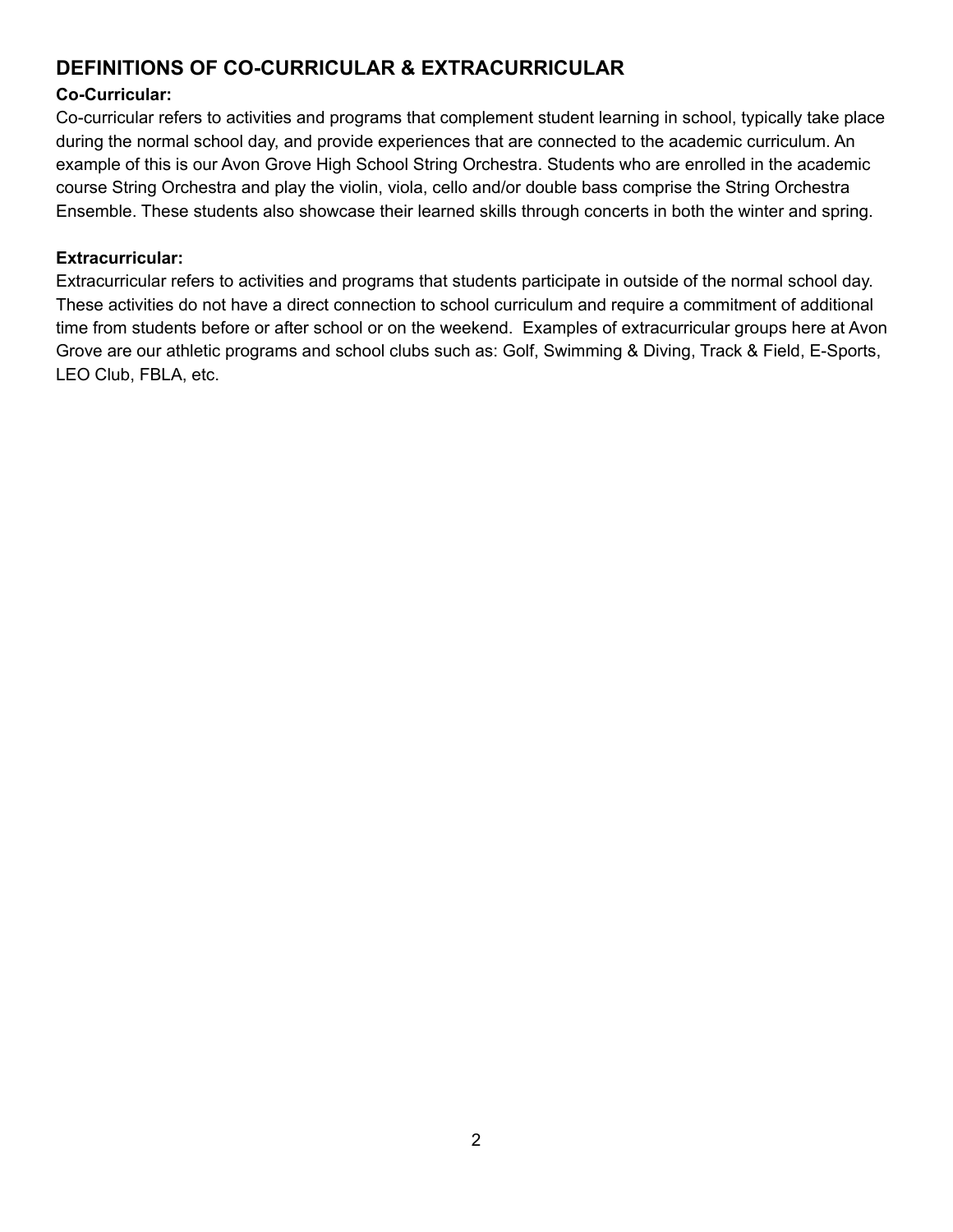# **AVON GROVE HIGH SCHOOL ACTIVITIES PROGRAM**

#### **Activities Offered:**

| <b>Activities/Clubs With A Fee</b> | <b>Activities/Clubs Without A Fee</b> | <b>Competition Groups</b>         |
|------------------------------------|---------------------------------------|-----------------------------------|
| <b>Academic Competition</b>        | <b>AMC Math Club</b>                  | Indoor Color Guard                |
| <b>ACTO</b>                        | <b>Animal Aid</b>                     | <b>Indoor Percussion Ensemble</b> |
| AGYEA (AG Youth Education Assn)    | <b>Art Society</b>                    | <b>Marching Band</b>              |
| <b>Chamber Ensemble</b>            | AG Pride Leadership Academy           |                                   |
| E-Sports                           | <b>Best Buddies</b>                   |                                   |
| FBLA (Future Business Leaders)     | <b>Black Student Union</b>            |                                   |
| <b>Freshman Class</b>              | <b>Cancer Society</b>                 |                                   |
| Intramural Weightlifting           | <b>Chess Club</b>                     |                                   |
| <b>Junior Class</b>                | <b>Computer Science Honor Society</b> |                                   |
| Leo Club                           | <b>ENACT</b> (Environmental Action)   |                                   |
| Men's Choir                        | FCA (Fellowship of Christian          |                                   |
| <b>Model UN</b>                    | Athletes)                             |                                   |
| Musical                            | <b>FFA</b>                            |                                   |
| Musical, Stage Crew                | German Club                           |                                   |
| NHS (National Honor Soc)           | <b>Hack Club</b>                      |                                   |
| Newspaper                          | <b>Humanitarian Club</b>              |                                   |
| Play                               | <b>Italian Club</b>                   |                                   |
| Play, Stage Crew                   | <b>Medicine Club</b>                  |                                   |
| <b>Robotics</b>                    | PAC (Performing Arts Club)            |                                   |
| <b>SADD</b>                        | <b>PEACE</b>                          |                                   |
| <b>Senior Class</b>                | <b>Rainbow Club</b>                   |                                   |
| Sewing Club                        | Ski Club                              |                                   |
| Sophomore Class                    | Tri-M                                 |                                   |
| <b>Student Council</b>             | <b>TV Studio</b>                      |                                   |
| <b>Tech Crew</b>                   | <b>UNICEF</b>                         |                                   |
| Women's Choir                      |                                       |                                   |
| Yearbook                           |                                       |                                   |

# **FRED S. ENGLE MIDDLE SCHOOL ACTIVITIES PROGRAM**

#### **Activities Offered:**

|                            | <b>Activities/Clubs With A Fee</b> | <b>Activities/Clubs Without A Fee</b> |
|----------------------------|------------------------------------|---------------------------------------|
| <b>Band</b>                | <b>Robotics</b>                    | Coding Club                           |
| <b>Choir/Singers</b>       | Spring Play                        | <b>Color Guard</b>                    |
| <b>Crossing Boundaries</b> | <b>Student Council</b>             | <b>Science Fair</b>                   |
| Envirothon                 | <b>Talent Show</b>                 |                                       |
| <b>Math Counts</b>         | <b>TV Studio</b>                   |                                       |
| Orchestra                  | Yearbook                           |                                       |

Websites: Clubs are added or removed based on interest. Please check respective school webpages and click on  **Activities and Clubs for updates. <https://www.avongrove.org/schools/high-school/hs-activities-clubs> <https://www.avongrove.org/schools/middle-school/activities-clubs>**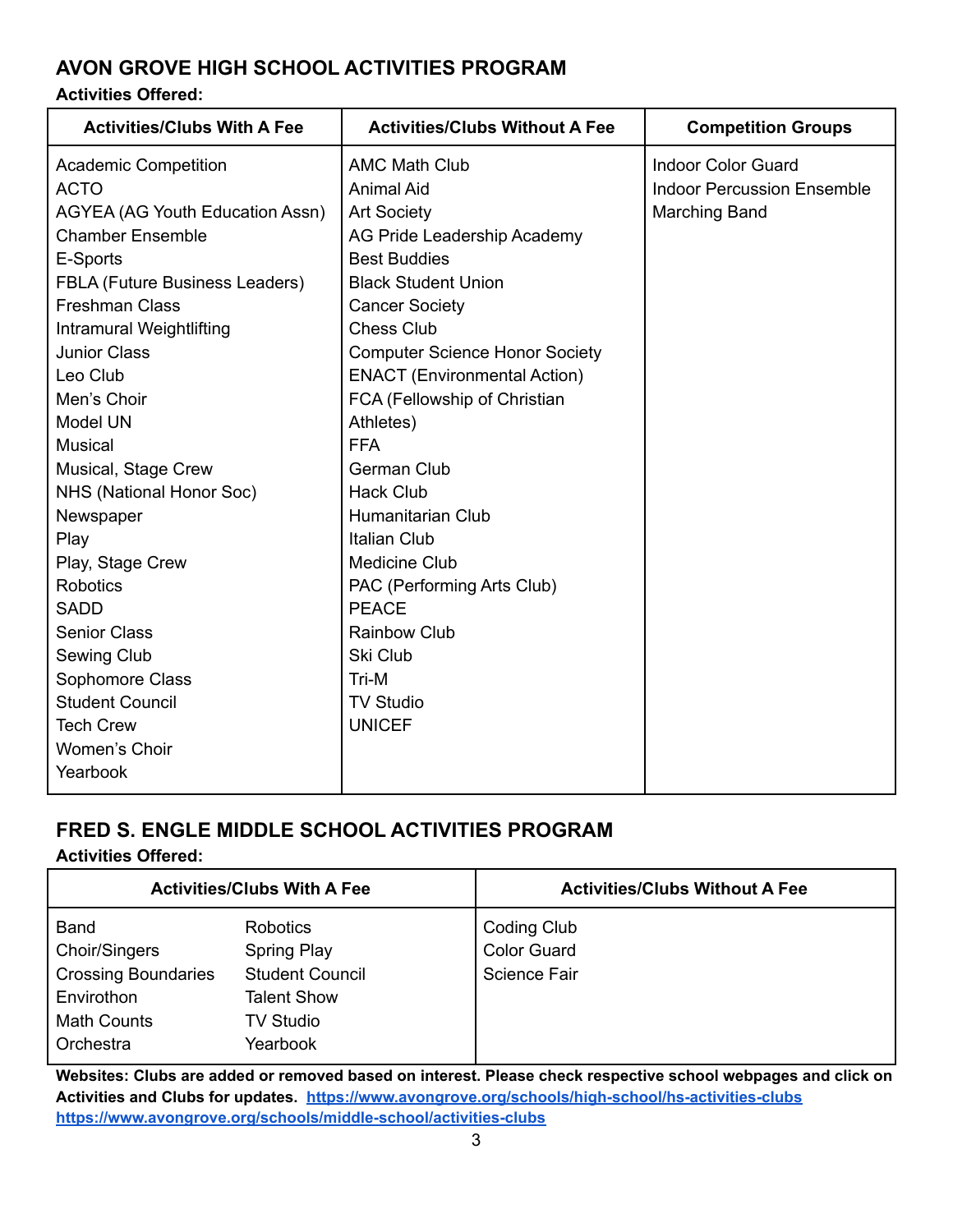# **AVON GROVE HIGH SCHOOL ATHLETIC PROGRAM**

 **Nickname: Red Devils Colors: Maroon and Gold Conference: Chester-Montgomery County League PIAA District: District One Classification: Largest classifications in each sport**

**Sports Offered:**

| Fall                                                                                                                                                                                    | Winter                                                                                                                                                           | <b>Spring</b>                                                                                         |
|-----------------------------------------------------------------------------------------------------------------------------------------------------------------------------------------|------------------------------------------------------------------------------------------------------------------------------------------------------------------|-------------------------------------------------------------------------------------------------------|
| Tryouts begin:<br>Monday, August 15, 2022                                                                                                                                               | Tryouts begin:<br>Friday, November 18, 2022                                                                                                                      | Tryouts begin:<br>Monday, March 6, 2022                                                               |
| Cheerleading (Sideline)<br>Cross Country (B & G)<br>Football*<br>Football-Freshman Team*<br><b>Field Hockey</b><br>Golf $(B & G)^*$<br>Soccer (B & G)<br>Tennis $(G)$<br>Volleyball (G) | Basketball (B & G)<br>Basketball- Freshman Team (G)<br>Cheerleading (Comp. & Sideline)<br>Indoor Track & Field (B & G)<br>Swimming & Diving (B & G)<br>Wrestling | Baseball<br>Lacrosse $(B & G)$<br>Track & Field $(B & G)$<br>Softball<br>Tennis (B)<br>Volleyball (B) |
| Club Ice Hockey (B & G)<br>Oct thru Feb                                                                                                                                                 | Club Ice Hockey (B & G)<br>Oct thru Feb                                                                                                                          |                                                                                                       |

 **\*Begins on Mon., Aug. 8, 2022 Intramural Offered:** Weightlifting

# **FRED S. ENGLE MIDDLE SCHOOL ATHLETIC PROGRAM**

 **Nickname: Red Devils Colors: Maroon and Gold Affiliation: Middle School Ches-Mont Sports Offered:**

| Fall                                                                                                                    | Winter                                                             | <b>Spring</b>                                                     |
|-------------------------------------------------------------------------------------------------------------------------|--------------------------------------------------------------------|-------------------------------------------------------------------|
| Cheerleading (Sideline)<br>Cross Country (B & G)<br>Football<br><b>Field Hockey</b><br>Soccer (B & G)<br>Volleyball (G) | Basketball (B & G)<br>Cheerleading (Comp. & Sideline)<br>Wrestling | Baseball<br>Lacrosse (B & G)<br>Track & Field (B & G)<br>Softball |

#### **Websites:**

[https://www.avongrove.org/athletics/aghs-athletics,](https://www.avongrove.org/athletics/aghs-athletics) [http://www.piaad1.org/,](http://www.piaad1.org/) <https://www.piaa.org/> <https://www.avongrove.org/athletics/fsems-athletics>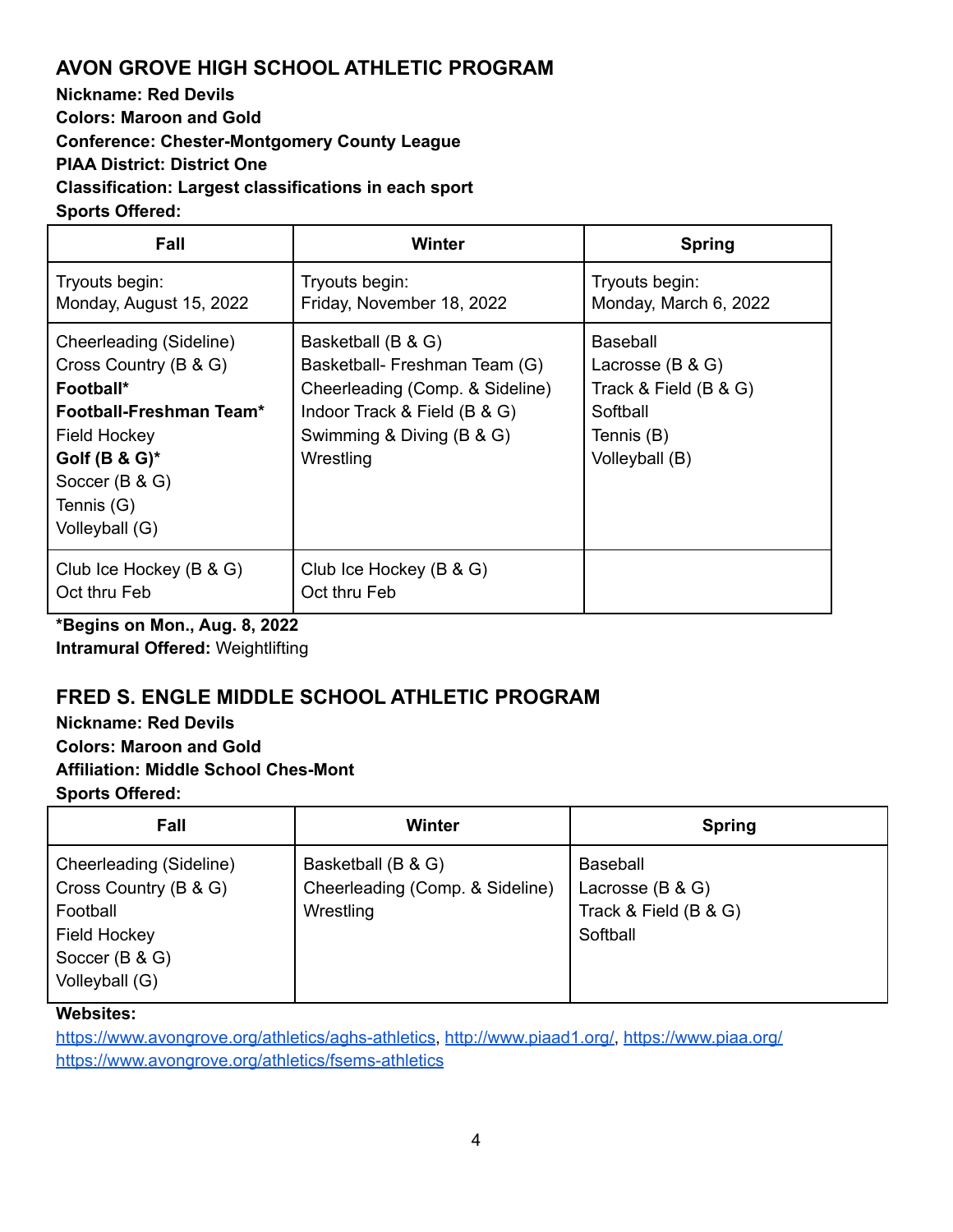# **Table of Contents**

| ACKNOWLEDGEMENT OF RECEIPT - Electronic Version of 2022-2023 Co-Curricular/Extracurricular<br><b>Handbook</b>                                                                                             | 8                                |
|-----------------------------------------------------------------------------------------------------------------------------------------------------------------------------------------------------------|----------------------------------|
| <b>AGSD NON-DISCRIMINATION POLICY</b>                                                                                                                                                                     | 9                                |
| AGSD CO-CURRICULAR/EXTRACURRICULAR PARTICIPATION                                                                                                                                                          | 9                                |
| AGSD CO-CURRICULAR/EXTRACURRICULAR PROGRAMS<br>Philosophy<br><b>Mission Statement</b><br><b>Vision Statement</b><br><b>Core Values</b>                                                                    | 9<br>9<br>9<br>9<br>10           |
| <b>AGSD STUDENT ACTIVITY/STUDENT ATHLETIC FEE</b><br>Avon Grove High School<br>Fred S. Engle Middle School<br><b>AGE REQUIREMENTS</b>                                                                     | 10<br>10<br>10<br>10             |
| <b>ALL-STAR CONTESTS</b>                                                                                                                                                                                  | 11                               |
| <b>AMATEUR STATUS AND AWARDS</b>                                                                                                                                                                          | 11                               |
| <b>CO-CURRICULAR/EXTRACURRICULAR ACADEMIC REQUIREMENTS</b>                                                                                                                                                | 11                               |
| <b>ATHLETIC AWARDS</b><br>End of Year Athletic Awards                                                                                                                                                     | 12<br>13                         |
| <b>ATTENDANCE REQUIREMENTS</b>                                                                                                                                                                            | 13                               |
| BULLYING, HARASSMENT & HAZING (See Board Policies 247, 249)                                                                                                                                               | 13                               |
| <b>COLLEGE SIGNINGS</b>                                                                                                                                                                                   | 14                               |
| <b>COLLEGIATE ATHLETICS</b>                                                                                                                                                                               | 14                               |
| <b>COMMUNICATION</b><br><b>Communication Protocol</b>                                                                                                                                                     | 14<br>14                         |
| <b>CONCUSSION IN ACTIVITIES</b><br>If a student believes they may have a concussion<br>When can a student return to the activity/club following a concussion?                                             | 15<br>15<br>15                   |
| CONCUSSION IN SPORTS (From PIAA CIPPE) See also, Board Policy 123.1.<br>Purpose<br>Definition<br>Pre-Participation Assessment<br>Recognition And Diagnosis Of Concussions<br><b>Concussion Assessment</b> | 15<br>15<br>15<br>16<br>16<br>17 |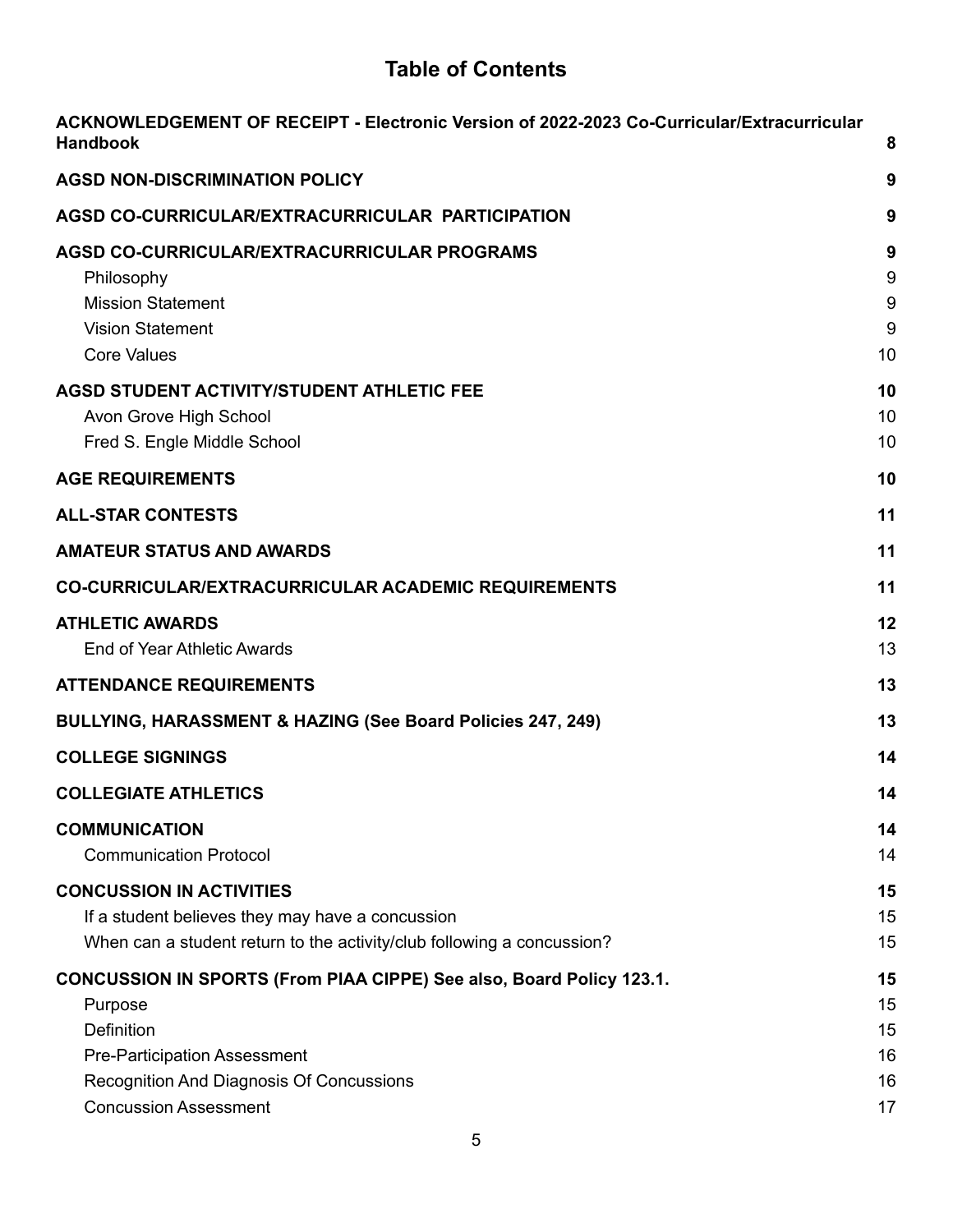| Return-To-Play<br>Return-To-Learn                                                                                                                                                                                                                                                                                                                                                                                     | 18<br>18                               |
|-----------------------------------------------------------------------------------------------------------------------------------------------------------------------------------------------------------------------------------------------------------------------------------------------------------------------------------------------------------------------------------------------------------------------|----------------------------------------|
| <b>PIAA ELIGIBILITY REQUIREMENTS</b>                                                                                                                                                                                                                                                                                                                                                                                  | 19                                     |
| <b>INJURIES</b>                                                                                                                                                                                                                                                                                                                                                                                                       | 19                                     |
| <b>OUTSIDE PARTICIPATION</b>                                                                                                                                                                                                                                                                                                                                                                                          | 20                                     |
| PERIOD OF TIME AFTER EIGHTH GRADE, PARTICIPATION, AND GRADE REPETITION                                                                                                                                                                                                                                                                                                                                                | 20                                     |
| <b>PIAA RULES</b>                                                                                                                                                                                                                                                                                                                                                                                                     | 20                                     |
| <b>PRE-PARTICIPATION REQUIREMENTS</b><br>Turn These In Every School Year<br>Subsequent Sport(s) in the Same School Year<br><b>Wrestlers Only</b>                                                                                                                                                                                                                                                                      | 20<br>21<br>21<br>21                   |
| STUDENT-PARTICIPANT CODE OF CONDUCT<br>Use of Illegal Substance, Alcohol, and Tobacco Products (See also Board Policies 222 and 227)<br>Fighting<br>Profanity<br>Student Attendance at Contests, Events, Meetings and Practices                                                                                                                                                                                       | 21<br>21<br>22<br>22<br>22             |
| <b>STUDENT &amp; SPECTATOR CODE OF CONDUCT</b><br><b>Indoor Event Rules</b><br><b>Outdoor Event Rules</b><br><b>Admission Fees</b><br><b>High School Ches-Mont Ticket Prices</b><br><b>High School Playoff Ticket Prices</b><br><b>Middle School Ticket Prices</b>                                                                                                                                                    | 23<br>23<br>23<br>24<br>24<br>24<br>24 |
| SUDDEN CARDIAC ARREST SYMPTOMS AND WARNING SIGNS INFORMATION (From PIAA CIPPE)<br>See also, Board Policy #123.2.<br>What is sudden cardiac arrest?<br>How common is sudden cardiac arrest in the United States?<br>Are there warning signs?<br>What are the risks of practicing or playing after experiencing these symptoms?<br>Information about SCA symptoms and warning signs<br>Removal from play/return to play | 24<br>24<br>24<br>24<br>25<br>25<br>25 |
| <b>SUSPENSION FROM SCHOOL</b>                                                                                                                                                                                                                                                                                                                                                                                         | 25                                     |
| <b>TRANSFER STUDENTS</b>                                                                                                                                                                                                                                                                                                                                                                                              | 26                                     |
| <b>TRANSPORTATION</b>                                                                                                                                                                                                                                                                                                                                                                                                 | 26                                     |
| <b>UNIFORMS AND EQUIPMENT</b>                                                                                                                                                                                                                                                                                                                                                                                         | 27                                     |
| <b>VIOLATIONS OF THE DISCIPLINE CODE</b>                                                                                                                                                                                                                                                                                                                                                                              | 27                                     |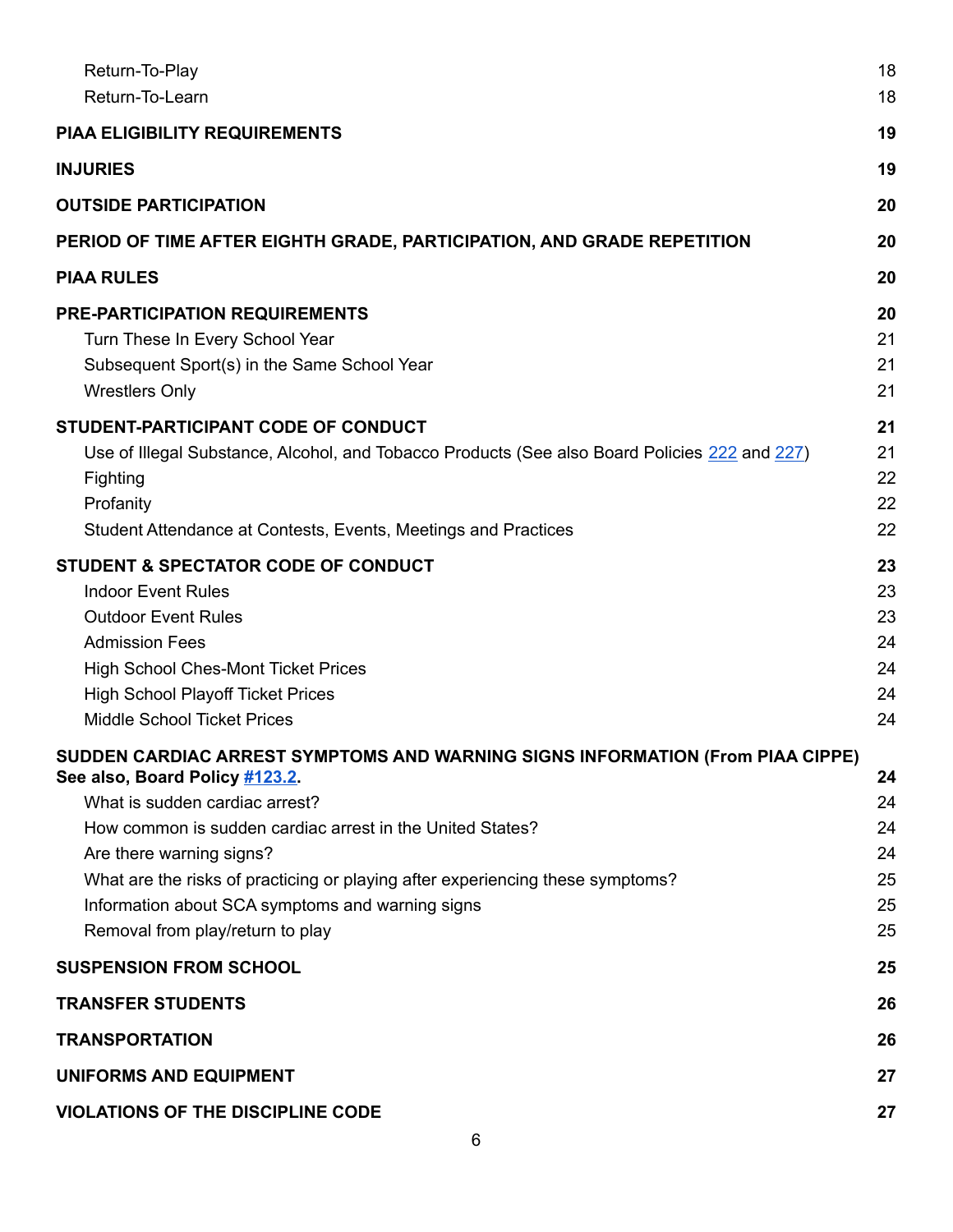#### <span id="page-6-0"></span>**AVON GROVE HIGH SCHOOL CONTACTS 28**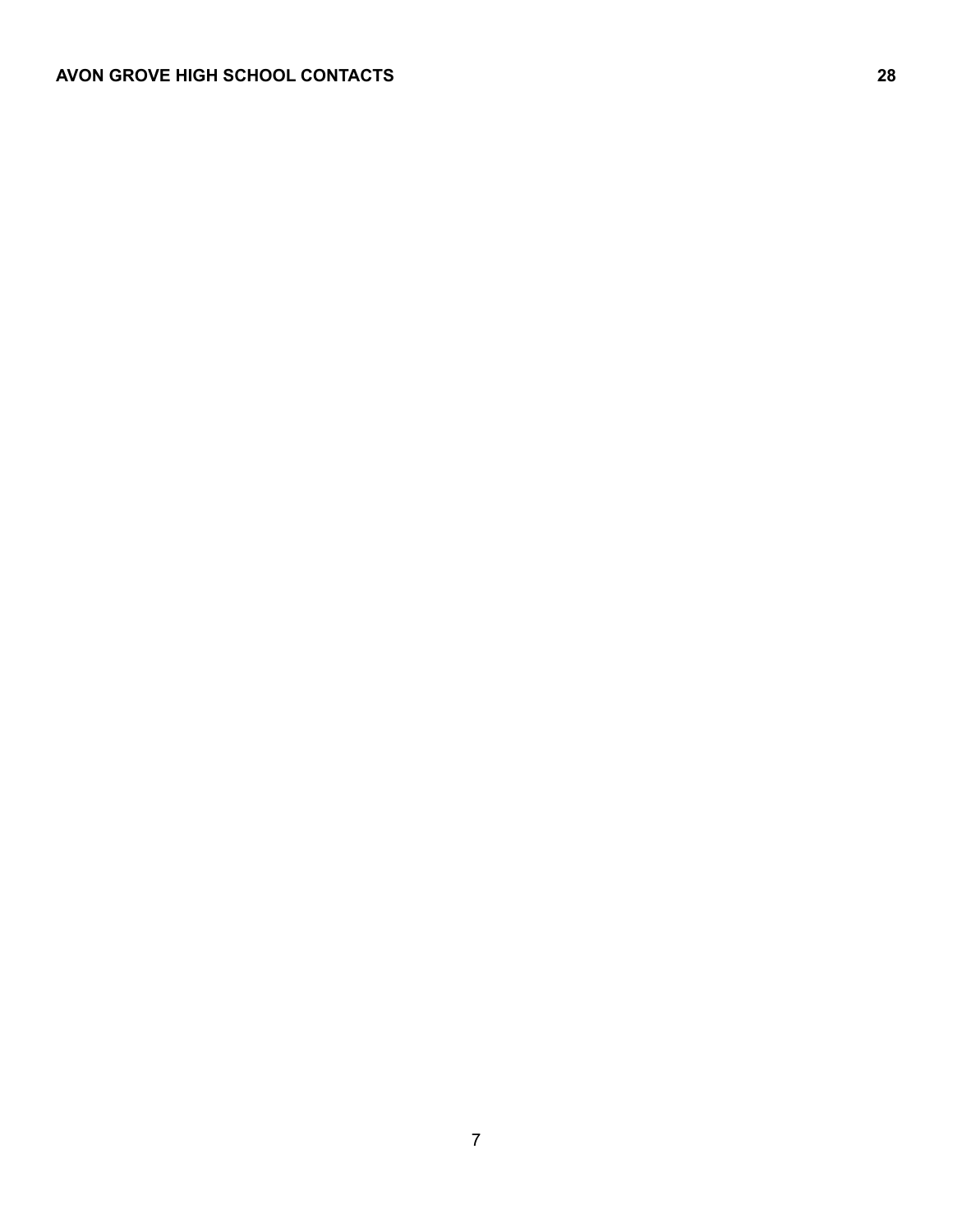# **ACKNOWLEDGEMENT OF RECEIPT - Electronic Version of 2022-2023 Co-Curricular/Extracurricular Handbook**

I anticipate participating in the following sports during the 2022-2023 school year:

| <b>FALL</b> | <b>WINTER</b> | <b>SPRING</b> |
|-------------|---------------|---------------|
|             |               |               |

I anticipate participating in the following activities during the 2022-2023 school year:

| <b>ACTIVITY 1</b> | <b>ACTIVITY 2</b> | <b>ACTIVITY 3</b> |
|-------------------|-------------------|-------------------|
|                   |                   |                   |

 $\mathcal{L}_\text{max}$  and the contract of the contract of the contract of the contract of the contract of the contract of

 $\mathcal{L}_\text{max}$  and the contract of the contract of the contract of the contract of the contract of the contract of

 $\mathcal{L}_\text{max}$  and the contract of the contract of the contract of the contract of the contract of the contract of

 $\mathcal{L}_\text{max}$  and the contract of the contract of the contract of the contract of the contract of the contract of

If you have additional activities, please list them below:

I hereby acknowledge that I have received an electronic copy of the Avon Grove School District Co-Curricular/Extracurricular Handbook.

Student Signature Date

Student Name (Print Name) Date

Parent Signature Date

Parent Name (Print Name) Date

 **Please return this completed form with your PIAA physical packet(if applicable), Activity Participation Fee, and/or Athletic Participation Fee**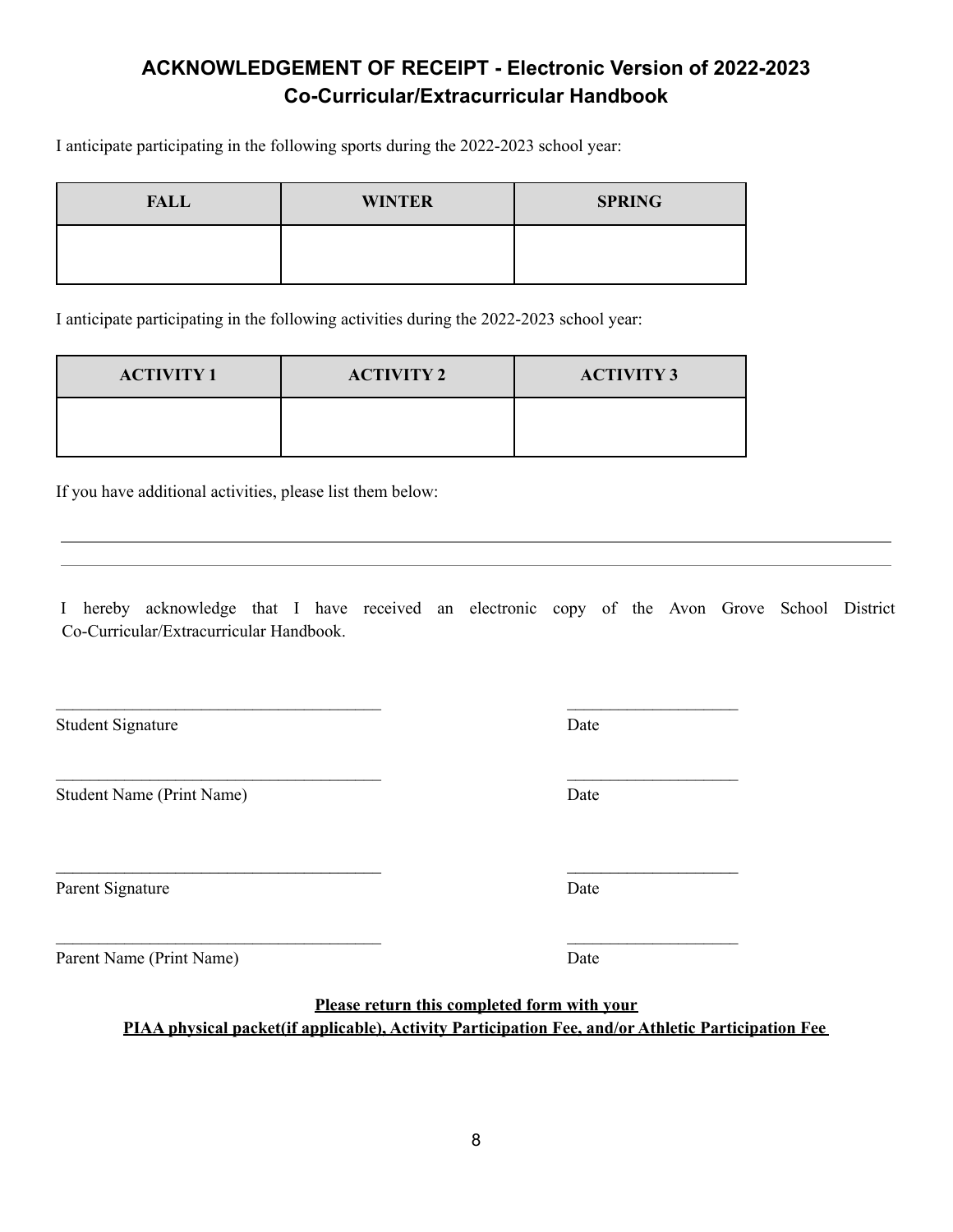## <span id="page-8-0"></span>**AGSD NON-DISCRIMINATION POLICY**

The Avon Grove School District is an equal opportunity education institution and will not discriminate in its educational programs, activities, or employment practices on the basis of race, color, creed, national origin, sex, age, religion, ancestry, sexual orientation, marital status, handicap/disability, union membership, or other legally protected classification. Announcement of this policy is in accordance with state and federal laws, including Title VI, Title IX, and Section 504. All inquiries should be made to Mr. Kyle Christy, Director of Athletics and Activities, Avon Grove School District, 375 South Jennersville Road, West Grove, PA 19390, (610) 869-2441.

## <span id="page-8-1"></span> **AGSD CO-CURRICULAR/EXTRACURRICULAR PARTICIPATION**

Participation in the Avon Grove High School and Fred S. Engle Middle School co-curricular and extracurricular programs is a privilege afforded to students who meet all eligibility requirements, are selected after a try-out period, and who represent their school responsibly. Playing time/participation is not guaranteed and will be determined at the discretion of each advisor, coach, or director. In this handbook, student participants and their parents will find information related to the Avon Grove School District co-curricular and extracurricular program that supplements existing Board Policies and the Avon Grove School District Secondary Student/Parent Handbook. Please read it carefully, as all student participants, including district students, charter school students, cyber charter school students and home school students, are responsible for complying with its terms.

## <span id="page-8-3"></span><span id="page-8-2"></span>**AGSD CO-CURRICULAR/EXTRACURRICULAR PROGRAMS Philosophy**

The co-curricular and extracurricular programs of the Avon Grove School District are guided by its mission, vision, and core values. All stakeholders – coaches, advisors, sponsors, directors, students, administrators, parents, and community members – share responsibility for ensuring that these values are reflected in all aspects of the program. These programs provide students with the opportunity to develop self-confidence and self-esteem through individual and team achievements, hone problem-solving and decision-making skills, and receive coaching and support from knowledgeable individuals who model integrity, exemplify high standards of professionalism and support the District's mission.

#### <span id="page-8-4"></span>**Mission Statement**

The mission of the Avon Grove School District Co-Curricular and Extracurricular Programs is to challenge, inspire and enhance the student experience by providing opportunities for every student to grow and reach their full potential.

#### <span id="page-8-5"></span>**Vision Statement**

We envision a unified, positive environment, where all stakeholders work together to provide co-curricular and extracurricular programs that are inclusive and will instill a sense of pride in the community. We envision a supportive culture where students are encouraged to take risks and lessons are learned through success and failure. Ultimately, Avon Grove School District will offer a wide variety of co-curricular and extracurricular opportunities which foster spirited and purposeful participation, promote leadership and mutual respect, produce high level results and empower students to be in the forefront academically, athletically, and creatively.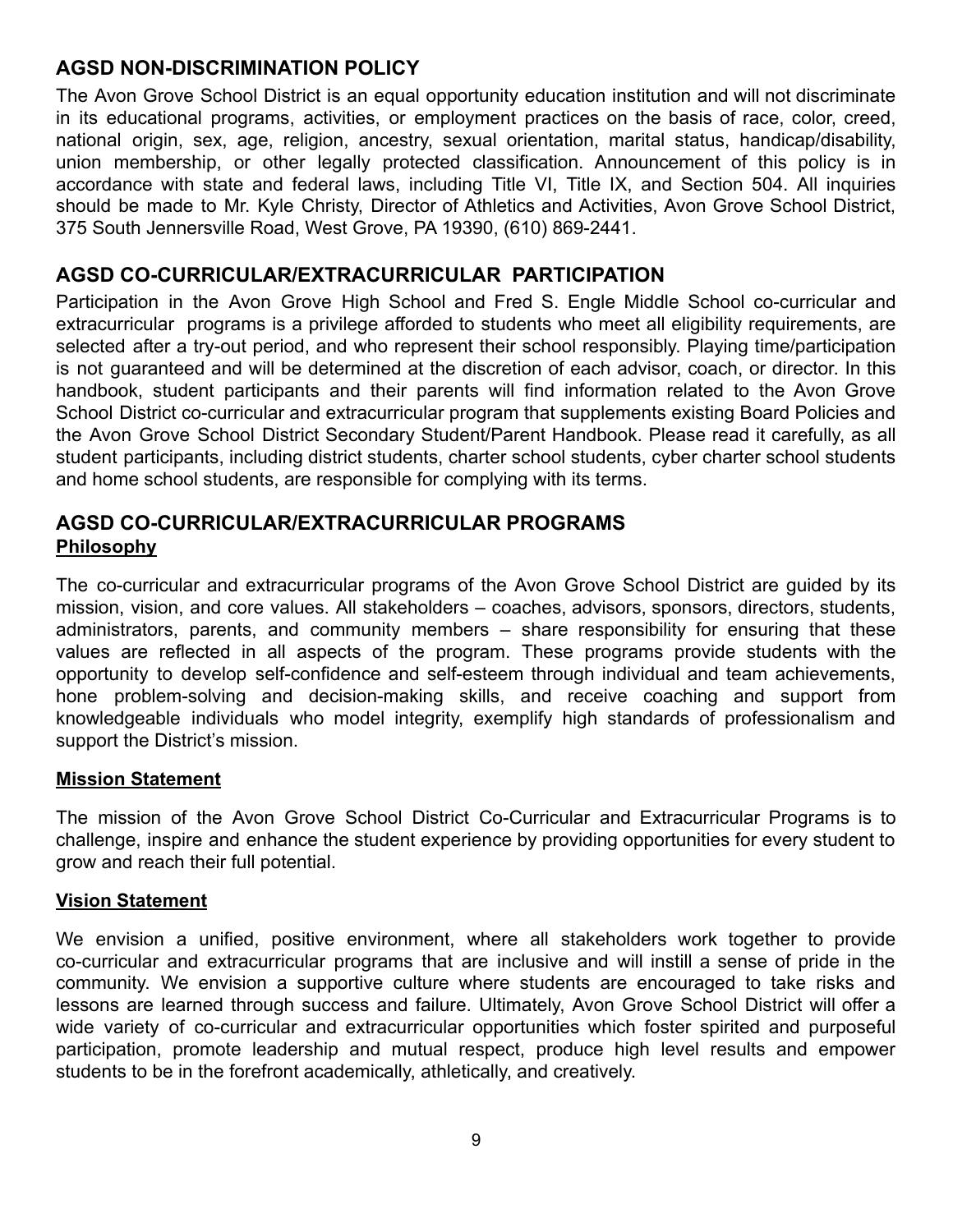## <span id="page-9-0"></span>**Core Values**

**Community** - Mutual support through connections within the school and the community at large

**Character** - Experiences that promote positive citizenship, respect, integrity, and responsibility

**Passion** - Sincere commitment to school pride

**Leadership** - Empowering others to build the next generation of leaders

**Wellness** - Help students discover their interests and promote social, emotional, and physical health

**Quality** - Variety of programs that provide positive experiences for all and opportunities for success

**Goals** - District, school, program, and individual efforts that promote growth through hard work and focus

# <span id="page-9-1"></span> **AGSD STUDENT ACTIVITY/STUDENT ATHLETIC FEE**

Each Avon Grove student participating in one or more interscholastic athletic programs, one or more non-academic competition activities, and/or club/activity with a District paid advisor, as described below, shall annually pay a one-time, non-refundable fee for the 2022-2023 school year.

The fee must be paid by each participant prior to the earliest of the first regular practice, event, or club/activity meeting. For activities or athletic teams that have tryouts to determine team or activity members, the fee must be paid after the tryouts are completed and within one week of the date the team or group was selected.

The fee schedule is as follows:

## <span id="page-9-2"></span>**Avon Grove High School**

\$150 for competition teams (including, but not limited to, interscholastic athletic programs, sideline cheerleading, color guard, and indoor percussion)

\$25 for clubs, activities and intramurals with a District paid advisor

#### <span id="page-9-3"></span>**Fred S. Engle Middle School**

\$125 for competition teams (including but not limited to, interscholastic athletic programs, sideline cheerleading)

\$25 for clubs, activities and intramurals with a District paid advisor

Students approved for free or reduced priced meals may request fee adjustments. Waiver of the fee, based on proven financial hardship, may be considered by the Principal, Assistant Principal, or Director of Athletics and Student Activities on a case-by-case basis and granted at their sole discretion.

Additional costs may be associated with each activity, club or sport. Please speak to advisors, coaches or directors if you have any questions regarding their fees for the associated group.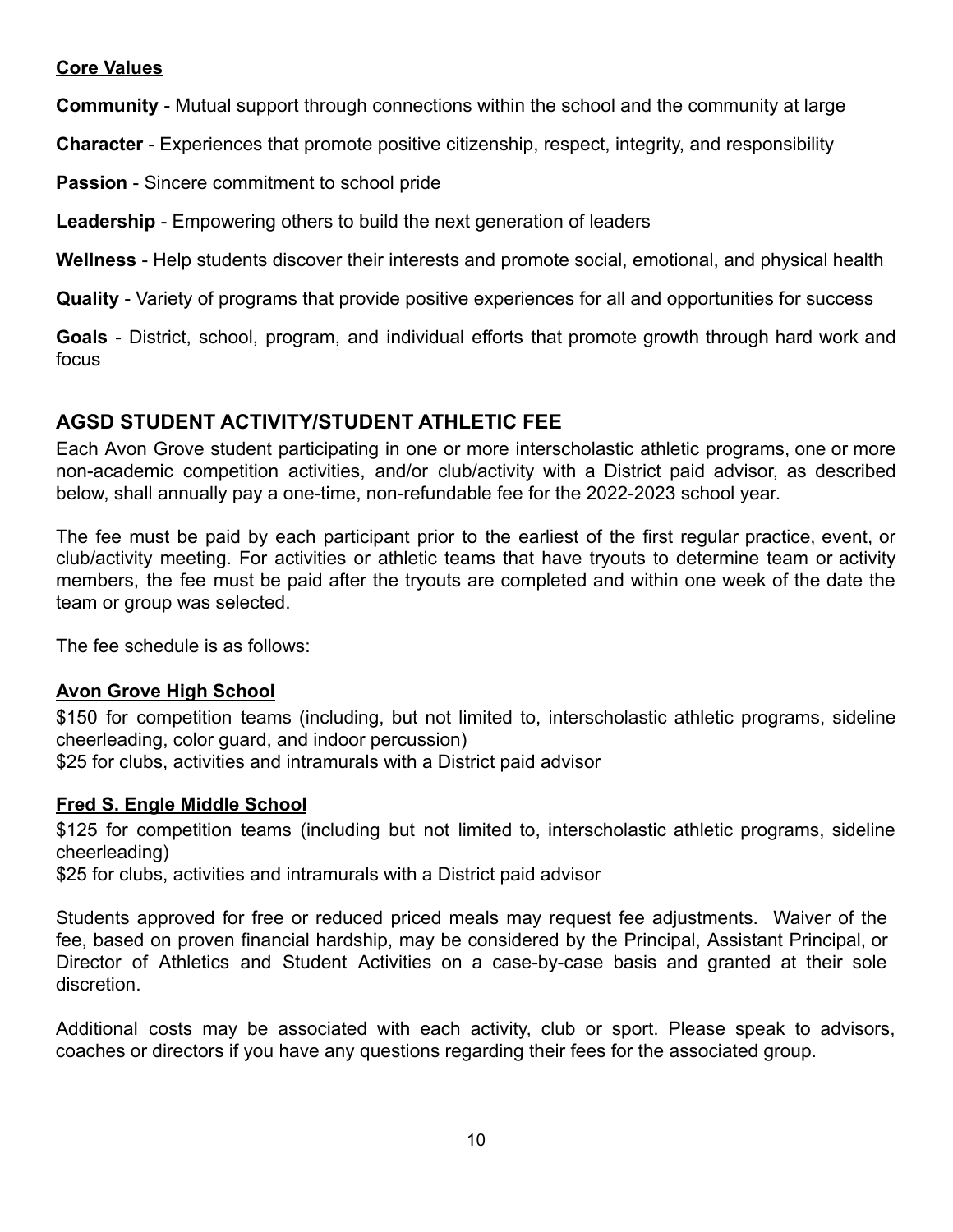# <span id="page-10-0"></span>**AGE REQUIREMENTS**

To be eligible to participate in grades 10 through 12, you must not have reached your 19th birthday by June 30 immediately preceding the school year. Where you will participate only in grades 7 and 8, you may not have reached your 15th birthday by June 30 immediately preceding the school year. Where you will participate only in grades 7 through 9, you may not have reached your 16th birthday by June 30 immediately preceding the school year.

Additionally, for activity programs, middle school students are eligible to participate at the middle school and high school students are eligible to participate at the high school. The exception is for the high school fall play and/or high school musical. These two offerings may solicit participation from the other school buildings based on the Show Director's goals for the shows. In these instances the opportunities for intermediate and elementary school students will be advertised within those buildings. For this age group there will still be tryouts and selections for participation when applicable.

# <span id="page-10-1"></span>**ALL-STAR CONTESTS**

You will lose your eligibility in a sport for one year if you participate in an all-star contest in that sport. Your eligibility will not be affected if you participate in an event that (1) is not advertised or promoted as an all-star contest; (2) is open to all participants on the basis of a tryout or a uniform standard of qualification; and (3) you do not represent your school and do not wear any school-affiliated uniform or apparel in the event. If you are uncertain about participation, please contact the Director of Athletics and Student Activities. For both activity and/or athletic all-star opportunities, the family of the individual is financially responsible.

# <span id="page-10-2"></span> **AMATEUR STATUS AND AWARDS**

To be eligible to participate in a sport, you must be an amateur in that sport. Amateur status, and eligibility, is lost if you, or your parent(s) or guardian(s), receive money or property for or related to your athletic ability, participation, performance, services, or training in a sport.

You may be recognized and receive awards for your participation only from your school or school-affiliated booster club, the sponsor of an athletic event, a non-profit service organization approved by your school Principal, or the news media. Permissible awards include items of apparel, a blanket, watch, ring, scroll, carry-on or warm-up bag, photograph, medal, plaque, or similar award, which must bear appropriate institutional insignia or comparable identification. The fair market value of all of the items provided to you may not exceed \$500. If they do, you must return the items in excess of \$500. If you are uncertain about amateur status and awards, please contact the Director of Athletics and Student Activities.

# <span id="page-10-3"></span>**CO-CURRICULAR/EXTRACURRICULAR ACADEMIC REQUIREMENTS**

A student activity participant and/or athlete must meet the following academic requirements:

- A student-athlete must pursue a curriculum defined and approved by the Principal as a full-time curriculum.
- Every student activity participant and/or athlete is required to do satisfactory school work.

The following regulations govern academic eligibility:

● Grade averages are based on the student's cumulative average to date during the marking period.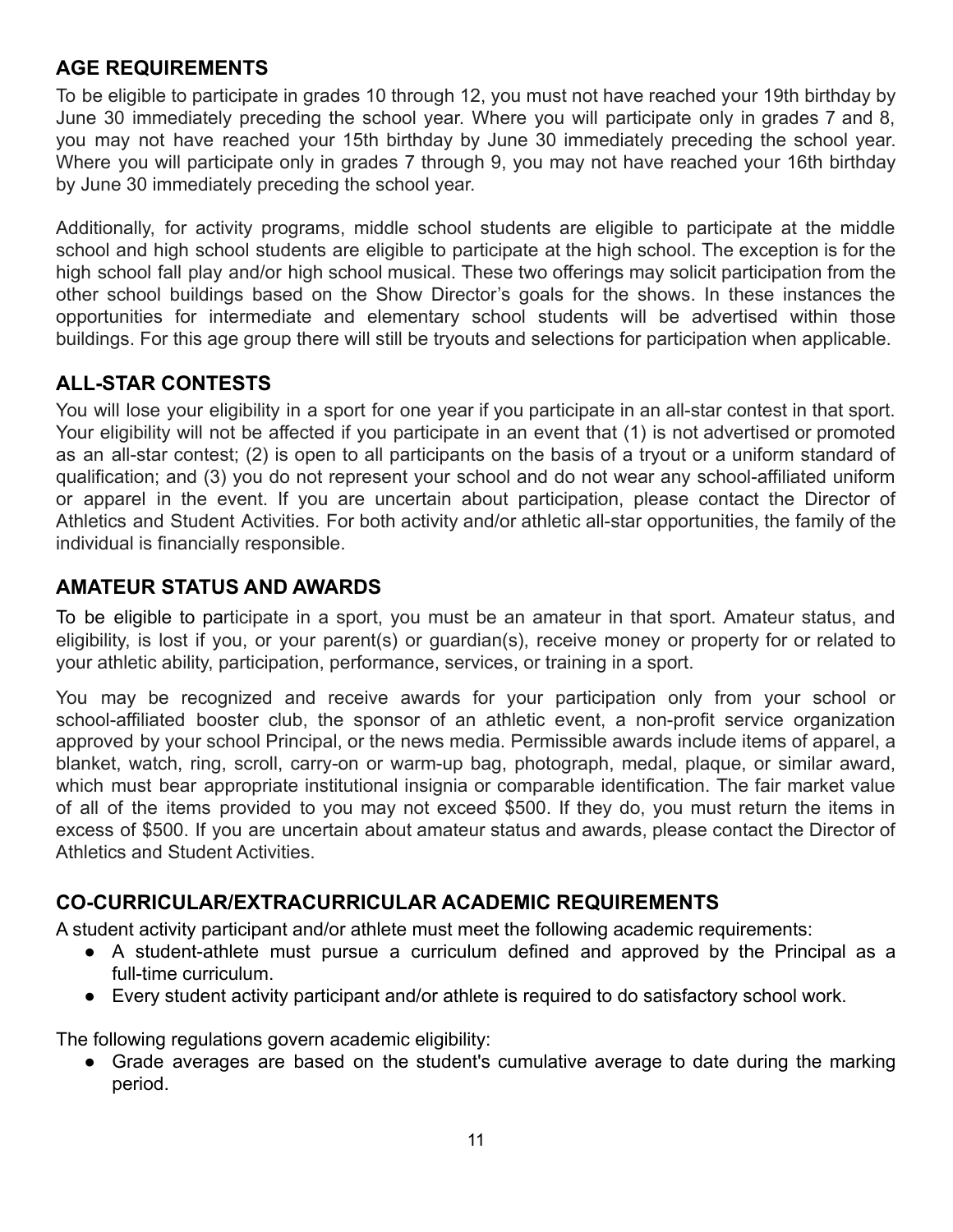- Students experiencing academic difficulty are encouraged to seek help by contacting their teachers and guidance counselors.
- During the season, advisors, coaches, and directors are notified on a weekly basis by the Director of Athletics and Student Activities about the academic status of their students.
- The first week a student activity participant and/or athlete is failing a course(s) during the defined season, they will meet with the advisor, coach, director or Athletic Director/Activities Director to discuss their academic situation, but may continue to participate, practice and play in contests that week. If the student is failing two or more courses then the student will be immediately ineligible to participate in any capacity for the following week (Sunday through Saturday).
- If a student activity participant and/or athlete is failing a course(s) for a second week during their respective season, they will be suspended from competitions, contests and games for the following week (Sunday through Saturday). The student participant may continue to practice that week. The purpose of the weekly ineligible probationary period is to give students time to improve their grades. A student remains on ineligible probation for the entire week.
- If a student activity participant and/or athlete is failing a course(s) for a third week during their respective season, they will be eliminated from participation in all capacities for the following week (Sunday through Saturday). The purpose of the weekly ineligible probationary period is to give students an opportunity to improve their grades. A student remains on ineligible probation for the entire week.
- Students are allowed three chances during the defined season to improve their grades. A fourth weekly ineligible infraction, where a student participant or student-athlete is failing a course(s), will result in the student participant/athlete being removed from the team for the remainder of the season.
- Any student participant or student-athlete failing a course(s) for a marking period is ineligible for fifteen (15) school days starting the first official Activity/PIAA date of the next activity/sport season. Eligibility for the first grading period is based on your final grades for the preceding school year. If you fail to meet this requirement, you will lose your eligibility for at least fifteen (15) school days of the next grading period, beginning on the first day that report cards are issued. Students passing summer school courses may become eligible at the start of the new school year.

# <span id="page-11-0"></span>**ATHLETIC AWARDS**

Athletic awards signify accomplishment and commitment at the highest levels. Before any award is received, a student must meet requirements in scholarship, sportsmanship, athletic eligibility, and participation. The following awards are given by the coaches: Varsity Letters and Pins, Outstanding Senior and Coaches Awards, Junior Varsity Certificates and Certificates of Participation. All-League Certificates are voted on at the Ches-Mont League post-season meetings by the Ches-Mont coaches.

To earn a Varsity Letter a student-athlete must dress for 75% of the varsity contests and make an appearance in at least 50% of the contests and average 25% of total minutes/played during these contests. Specialty cases can be considered by the head coach depending on the sport and position of the student-athlete. Exceptions may include playing on a team for four years and never lettering, a letterman who is injured and is unable to complete the season, or a specialist of some type. NOTE: Any student who has qualified for a letter but has been dismissed from the team for disciplinary reasons will not receive an award.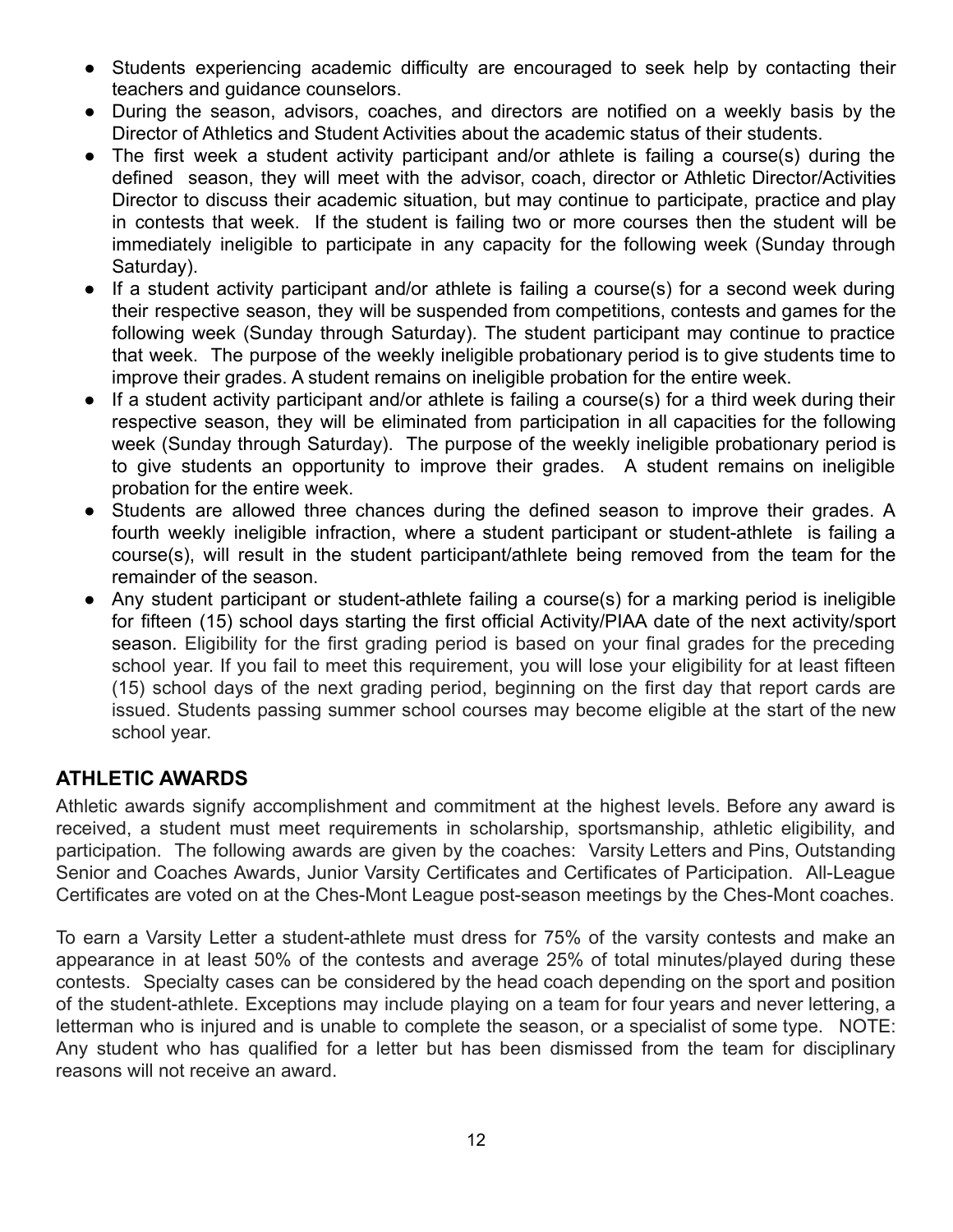#### <span id="page-12-0"></span>**End of Year Athletic Awards**

At the End of Year Awards night, the following awards are presented: Spirit Award, Outstanding Male and Female Athlete Awards, Al Weeks Award for Most Dedicated Female Athlete, Tom Newill Award for Most Dedicated Male Athlete, Red Devil Courage Award, Bob Henry Award, Neils All-Around Male and Female Athlete Awards and the Coach of the Year Award. These awards are determined by a vote of all the coaches. The Outstanding Senior Awards and the Coaches' Awards for each sport are presented by the coaches at individual sports banquets but will also be recognized.

An athlete who fails to complete the full season including playoffs, district competition, etc., will not receive a Varsity Letter, or any other award or form of recognition. This excludes cases of injury.

Activity awards for all activities are individually recognized at the end of the year at the Academic & Activities Awards program.

## <span id="page-12-1"></span>**ATTENDANCE REQUIREMENTS**

- A student participant and/or student-athlete must be regularly enrolled as a full-time student at Avon Grove High School or Fred S. Engle Middle School or attend a charter or cyber charter school which does not offer the same activity or be homeschooled and reside in the Avon Grove School District.
- If a student participant and/or student-athlete is absent from school for a total of twenty (20) or more days during a semester, that student-athlete will lose eligibility until they have been in attendance for a total of forty-five (45) school days following the student-athlete's twentieth (20) day of absence.
- Students must be in attendance for at least 3.5 hours of the school day or (by/until 11:00 AM) to practice or compete on that day. Exceptions must be pre-approved in writing by the Director of Athletics and Student Activities at AGHS or the Athletic Director at FSEMS.
- In order to participate in a Saturday or Sunday event, the student must be in school for at least half the school day on the corresponding Friday. Exceptions must be pre-approved in writing by the Director of Athletics and Student Activities at AGHS or the Athletic Director at FSEMS.
- This attendance requirement is in effect for all regular school days, including the days when exams are scheduled.
- Student-athletes who are excused from PE class due to injury or choose not to participate in PE class on a given day are ineligible for athletic participation (competition or practice) for that day. If a special scenario should arise, a modification may be made at the discretion of the PE teacher and/or the Director of Athletics and Student Activities.
- Please note, leaving school early to take a nap in order to participate in a competition, event, game, meeting or practice, etc. is prohibited. This is not an acceptable reason to leave school.

## <span id="page-12-2"></span> **BULLYING, HARASSMENT & HAZING (See Board Policies [247](http://go.boarddocs.com/pa/avongrove/Board.nsf/goto?open&id=BSLMG75B1D67) & [249](http://go.boarddocs.com/pa/avongrove/Board.nsf/goto?open&id=BSLN6H5DFEFB))**

Bullying, harassment and/or hazing will not be tolerated. No student, coach, sponsor, volunteer or district employee shall plan, direct, encourage, assist, permit or engage in any bullying, harassment and/or hazing. Students, parents and coaches are responsible for complying with Board Policy 247, Hazing, and Board Policy 249, Bullying.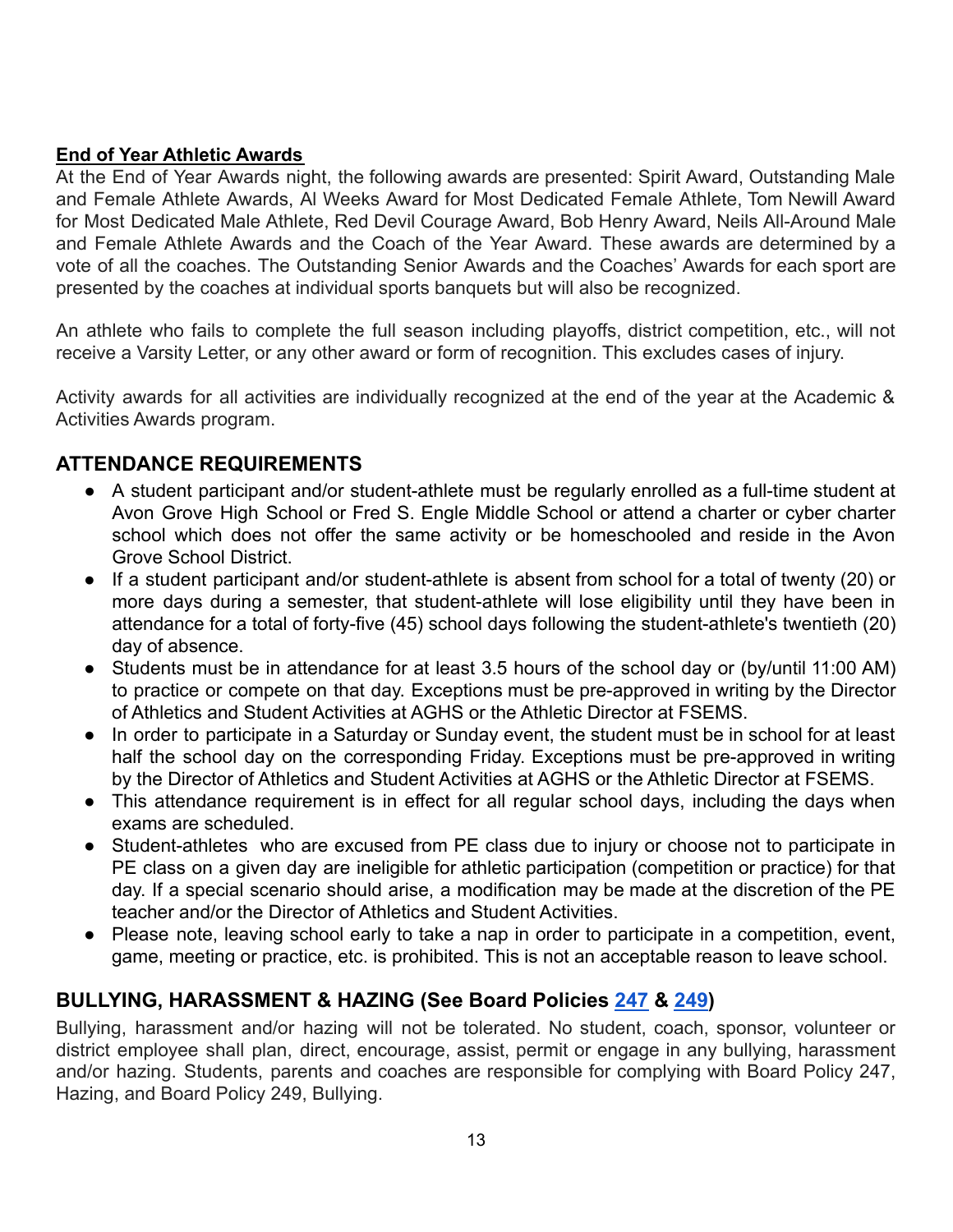## <span id="page-13-0"></span>**COLLEGE SIGNINGS**

Avon Grove High School will host 3 signing ceremonies annually. Dates for the signings will be in the National Letter of Intent (NLI) signing window or as close as possible. In order to participate in an Avon Grove High School signing ceremony, the student-athlete must compete in a sport for Avon Grove High School and will have either verbally committed or will be signing an NLI.

### <span id="page-13-1"></span>**COLLEGIATE ATHLETICS**

All students interested in playing intercollegiate sports at a Division I or II college must register with the NCAA Eligibility Center during their senior year in high school. Forms and instructions may be obtained in the guidance office or via contact with the Director of Athletics and Student Activities. Information on athletic scholarships is periodically given to students, and is also available in the quidance office.

To register and complete appropriate paperwork for the NCAA Eligibility Center, you must register online at <https://web3.ncaa.org/ecwr3/>.

#### <span id="page-13-2"></span>**COMMUNICATION**

The activity advisors, coaches, directors and administration of Avon Grove High School and Fred S. Engle Middle School welcome communication with student-participants and their parents/guardians regarding co-curricular and extracurricular issues. Activity advisors, directors, coaches and the Director of Athletics and Student Activities can be reached by leaving a message with the activity/athletic secretary in the main office. Refer to the written group/team rules given out at the beginning of each season for this information.

If the student-participant is experiencing an issue, discussion with the activity advisor(s), coach, or director is encouraged following the protocol listed:

#### <span id="page-13-3"></span>**Communication Protocol**

| First Step:  | Student-participant speaks directly to the advisor, coach, or director.                                                                 |
|--------------|-----------------------------------------------------------------------------------------------------------------------------------------|
| Second Step: | Parent/caregiver and student-participant speak with the advisor, coach or<br>director.                                                  |
| Third Step:  | Parent/caregiver and student-participant speak with the advisor, coach or<br>director and Director of Athletics and Student Activities. |
| Fourth Step: | Parent/caregiver speaks with the school principal.                                                                                      |
| Fifth Step:  | Parent/caregiver contacts the Superintendent's office.                                                                                  |

Please do not attempt to meet with an advisor, coach or director immediately before or after a competition, contest, performance or practice. AGSD asks all involved to be reasonable and patient in waiting for a response before moving to the next level of communication. We ask that you allow a 48-hour window to receive a response.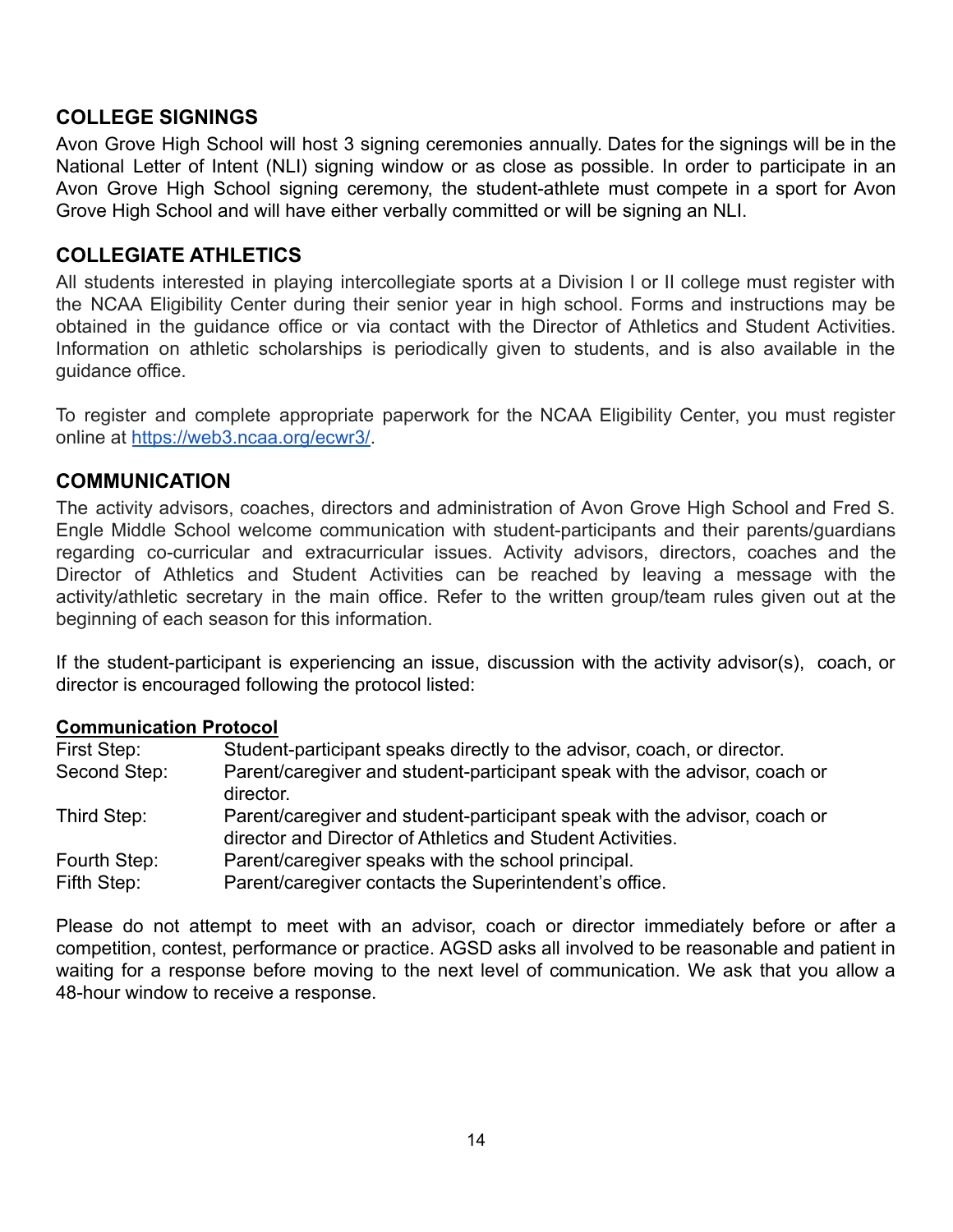# <span id="page-14-4"></span><span id="page-14-0"></span> **CONCUSSION IN ATHLETICS/ACTIVITIES**

## <span id="page-14-1"></span>**If a student believes they may have a concussion**

Don't hide it. Report it. Take time to recover.

If the student is suspected to have sustained a concussion during school hours, the student should report the concussion to the school nurse. If the student is suspected to have sustained the concussion after school hours, the student should report the concussion to their advisor or director.

### <span id="page-14-2"></span>**When can a student return to the activity/club following a concussion?**

After suffering a concussion, no student shall return to the activity/club on that same day. The advisor or director shall not return a student to participation until the student is evaluated and cleared for return to participation in writing by an appropriate medical professional.The school nurse will provide the final clearance for participation by communicating with the advisor or director. The nurse will make the final determination whether or not the student may participate.

# <span id="page-14-3"></span> **CONCUSSION IN SPORTS (From PIAA CIPPE) See also, Board Policy [123.1.](http://go.boarddocs.com/pa/avongrove/Board.nsf/goto?open&id=AXHJHK4D33D8)**

# **Purpose:**

- Concussions and other brain injuries can be serious and potentially life-threatening injuries in sports.
- Research indicates that these injuries can also have serious consequences later in life if not managed properly.
- To prevent short-term and long-term complications of this injury the following concussion management protocol will be used for student-athletes suspected of sustaining a concussion.
- Identifying an athlete with a concussion can be difficult, therefore, all suspected head injuries should be taken seriously.
	- Coaches and teammates can be helpful in identifying those who may potentially have a concussion, in those athletes who may be unaware of their condition or may be trying to hide their injury.

## **Definition:**

## *Concussion:*

- A brain injury, defined as a complex physiological process affecting the brain (change in brain function) induced by biomechanical forces (direct or indirect forces to the head).
- Often referred to as a mild traumatic brain injury (MTBI).
- May be accompanied by loss of consciousness (less than 5% of sport related concussions).
- Identified in conscious individuals with measures of neurological and cognitive function (ex. memory, vision, balance).

## *Concussion Assessment Tools:*

- Measures used to conduct baseline assessment and for evaluation of a student-athlete for signs and symptoms of concussion and/or MTBI including but not limited to:
	- Clinical evaluation by member of the athletic medicine team
	- Concussion Symptoms Checklist
	- Cranial Nerve Evaluation
	- Glasgow Coma Scale
	- Immediate Post-Concussion Assessment and Cognitive Test (ImPACT) ImPACT Applications, Inc.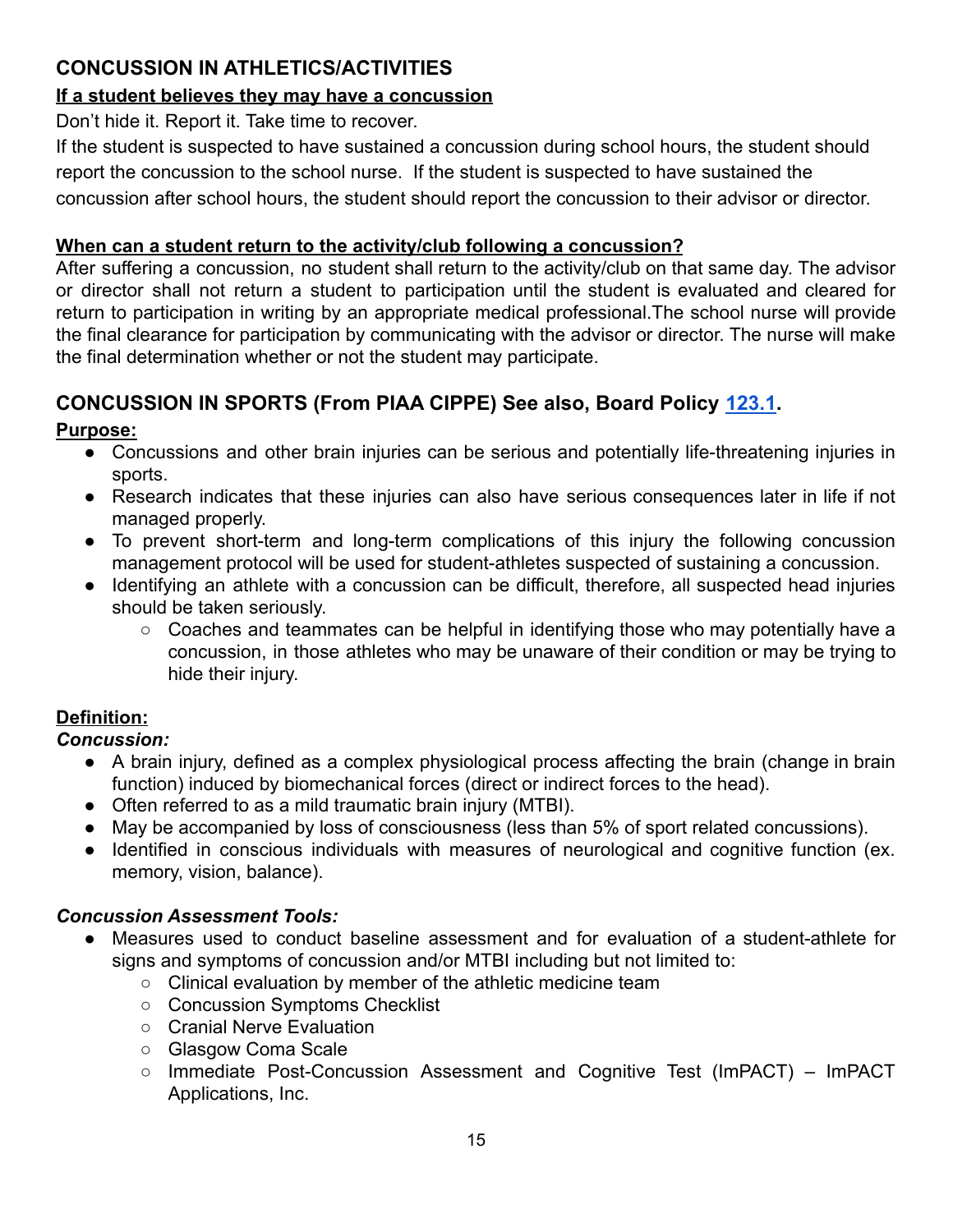## <span id="page-15-0"></span>Concussion Education:

A concussion is a brain injury that may be caused by a blow to the head or body transmitting force to the head from contact with another player, surface, or equipment. A concussion does not require a loss of consciousness and can cause a wide variety of physical, cognitive, and emotional symptoms. Although many of the signs and symptoms are apparent at the time of the injury, other symptoms may not appear until hours or days later. You may experience one or more of the following signs and/or symptoms:

- Amnesia
- Confusion
- Headache/Pressure in Head
- Loss of consciousness
- Balance problems or dizziness
- Double or fuzzy vision
- Sensitivity to light or noise
- Nausea/Vomiting
- Feeling sluggish, foggy, or groggy
- Feeling unusually irritable
- Concentration or memory problems
- Slowed reaction time

After sustaining a concussion, physical and cognitive rest is needed. It is recommended that you:

- Avoid drinking alcoholic beverages.
- Avoid taking Aspirin, Ibuprofen/Advil, Excedrin, or other anti-inflammatory medications (NSAID's).
- Avoid any physical exercise.
- Avoid cognitive activities that worsen symptoms (to, texting, video games, reading).

## *\*\*If symptoms become worse, contact 911 or visit your local hospital/ER immediately, and notify your athletic trainer after being seen by the hospital.*

## **Pre-Participation Assessment**

- Each AGHS contact sport athlete will have a cognitive assessment through baseline ImPACT testing done once they enter AGHS and again in 11th grade. If a student-athlete has a concussion throughout the year, they will have a new baseline at the beginning of the new academic year.
- The AGHS team physician will always make the final decision on pre-participation clearance
	- The AGHS athletic trainers will be responsible for ensuring that all members have been baseline tested, prior to the first contest.

# **Recognition And Diagnosis Of Concussions**

- Medical personnel with training in the diagnosis, treatment and initial management of acute concussion should be "present" at all varsity competitions in the following contact/collision sport: Football
- Medical personnel with training in the diagnosis, treatment and initial management of acute concussion should be "Available" at all varsity competition in contact sports.
	- $\circ$  Please note that to be available means that at minimum medical personnel can be contacted at any time during the practice via telephone, email or other immediate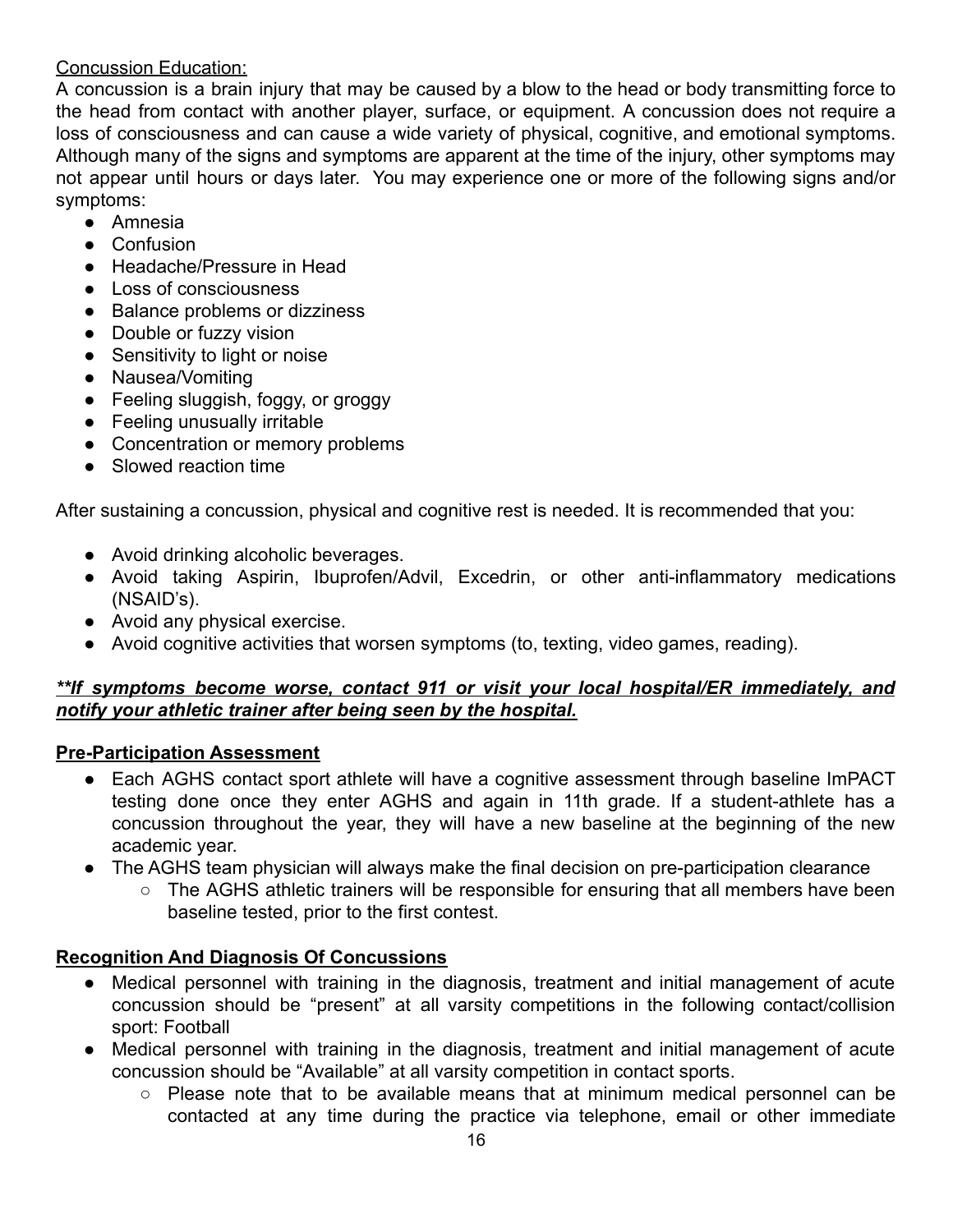communication means. Further, the case can be discussed through such communication and immediate arrangement can be made for the athlete to be evaluated.

- <span id="page-16-0"></span>The team's athletic trainer using the SCAT 3, HIIT or a post-concussion ImPACT or BESS test will evaluate a student-athlete suspected of sustaining a concussion. **All student-athletes who are suspected of having a concussion will be withheld from class that same day.**
	- If an athlete is suspected of having a concussion and there is no ATC present at the time of injury the athlete is to be held from practice or competition until evaluated by an ATC.
- **Any student-athlete diagnosed with a concussion shall not return to activity for the remainder of that day and shall remain out of activity until cleared by a physician MD or DO only(per PIAA rules).** The treating physician in combination with the athletic trainers will determine medical clearance.
- Ideally, an assessment of symptoms will be performed at the time of the injury and then serially thereafter (i.e. 2-3 hours post-injury, 24 hours, 48 hours, etc.) using the Concussion Symptom Checklist (Appendix B).
- In the rare event that a student-athlete does not have baseline scores, age-matched normative percentile scores will be used for comparison to post-injury scores.

## **Concussion Assessment - Post-Concussion Management**

 NO STUDENT-ATHLETE SUSPECTED OF HAVING A CONCUSSION IS PERMITTED TO RETURN TO PLAY THE SAME DAY. THE TREATING PHYSICIAN OR THEIR DESIGNEE PRIOR TO RETURN TO PLAY MUST CLEAR ALL ATHLETES.

- 1. At time of injury: clinical evaluation including symptom assessment, physical and neurological exam, and balance evaluation.
	- a. The athletic trainer and/or team physician will also evaluate for possible cervical spine, intracranial head, and skull fracture injuries that the injured student-athlete may have sustained.
	- b. The emergency action plan will be enacted and student-athlete will be transported for further medical care if any of the following exist:
		- i) A Glasgow coma scale <13
		- ii) Prolonged loss of consciousness
		- iii) Focal neurological deficit
		- iv) Repetitive emesis
		- v) Persistently diminished/worsening of mental status or other neurological signs/symptoms
		- vi) Spine injury
- 2. 1-3 hours post-injury: repeat evaluation; referral to team physician or Family MD
- 3. When available, ImPACT testing will be performed within 48 hours of concussion, preferably prior to being seen by a physician MD or DO.
- 4. All student-athletes with concussion are to be seen by a physician as soon as possible.
- 5. Once an athlete becomes *asymptomatic*: Determine athlete's status relative to baseline on the following measures.
	- a. Symptom Assessment (Concussion Symptom Checklist)
	- b. ImPACT post injury score
	- c. BESS post injury score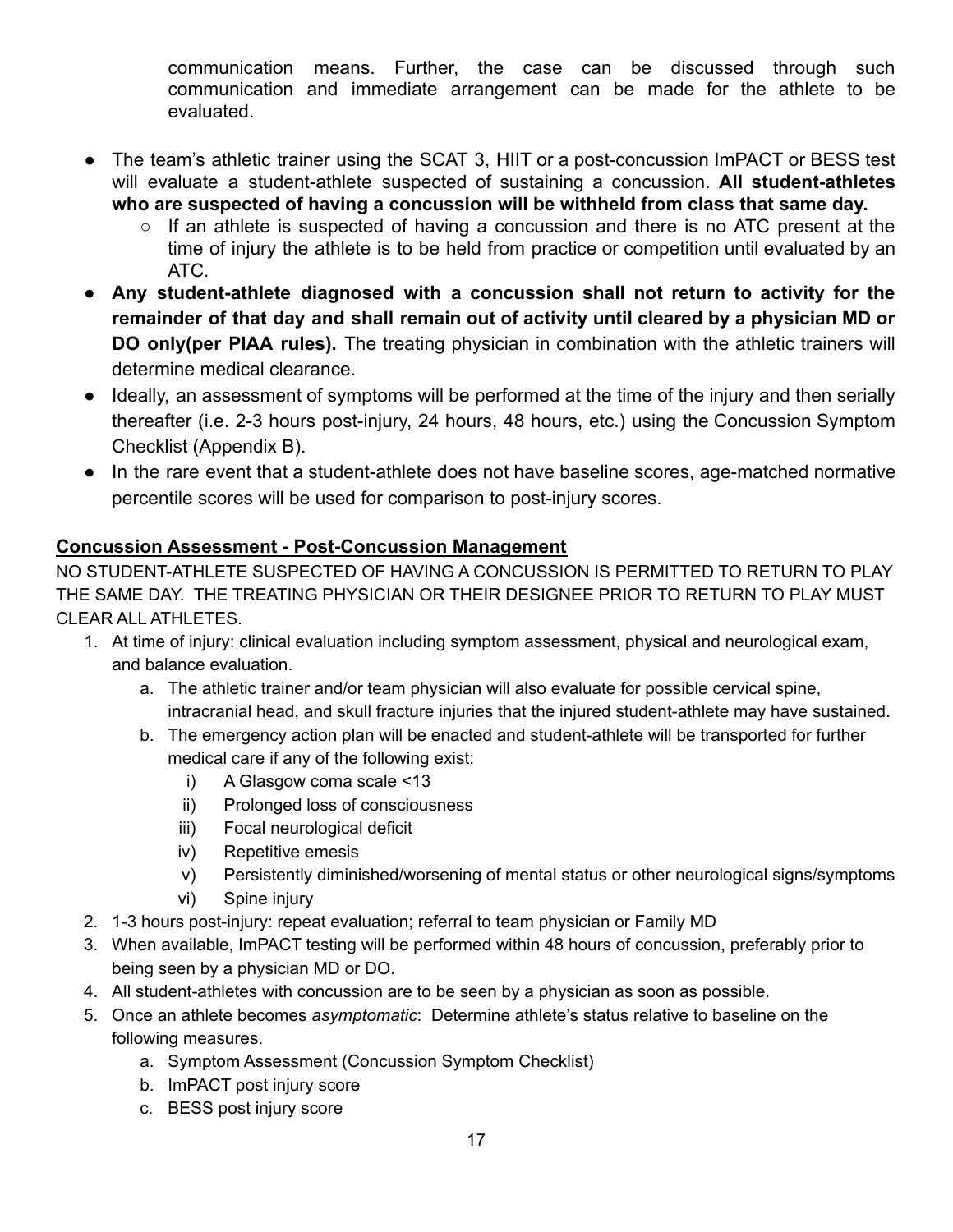## <span id="page-17-0"></span>**Evaluation by Physician in Student-Athlete with Prolonged Recovery**

The student-athlete suffering from a prolonged recovery shall be evaluated by the physician in order to consider additional diagnosis and determine post-concussion management options that may benefit the student-athlete.

- Additional diagnosis that should be considered may include:
	- Post-concussion syndrome
	- Sleep dysfunction
	- Migraine or other headache disorders
	- Mood disorders such as anxiety or depression
	- Ocular or vestibular dysfunction
- Referral of the student-athlete to specialty physicians (ie. neurologists, etc.) should be considered.

#### **Return-To-Play**

- 1. The treating physician will take into consideration the student-athlete's symptoms, the clinical exam, and performance on all testing to determine when the athletic trainer may be instructed to begin advancing the athlete through the 5-step graduated return to play (RTP) protocol (Appendix D).
- **2. All athletes must complete the RTP protocol under the guidance of their respective athletic trainer prior to returning to practices/games.**

#### **Return-To-Learn**

- ● If a student athlete is not attending classes per the team doctor's diagnosis, that student athlete is unable to watch practices or attend team meetings. **No academics= No athletic activity**.
- There is to be no classroom activity on the day of the concussion.
- ● ATC will contact the school nurses to notify them that the student athlete has sustained a concussion and will be held out of classes until further evaluation by physician.
- ● The School Nurse is the point person for all individuals dealing with the case of a student-athlete who has a concussion.
- ● AG will provide a point person within the school to assist with navigating return to learn with the student-athlete.
- ● The multidisciplinary team may include but not limited to:
	- Athletic Trainer
	- Physician
	- Psychologist/counselor
	- Academic counselor
	- Coaches
	- Course instructor
	- School Nurse
	- Athletic Director
- The School Nurse will notify the student athlete's class instructors.
- ● Every student-athlete's plan of care will be individually based on their concussion. The team physician may choose to have the student athlete remain at home if there is an issue with the student-athlete tolerating light cognitive activity.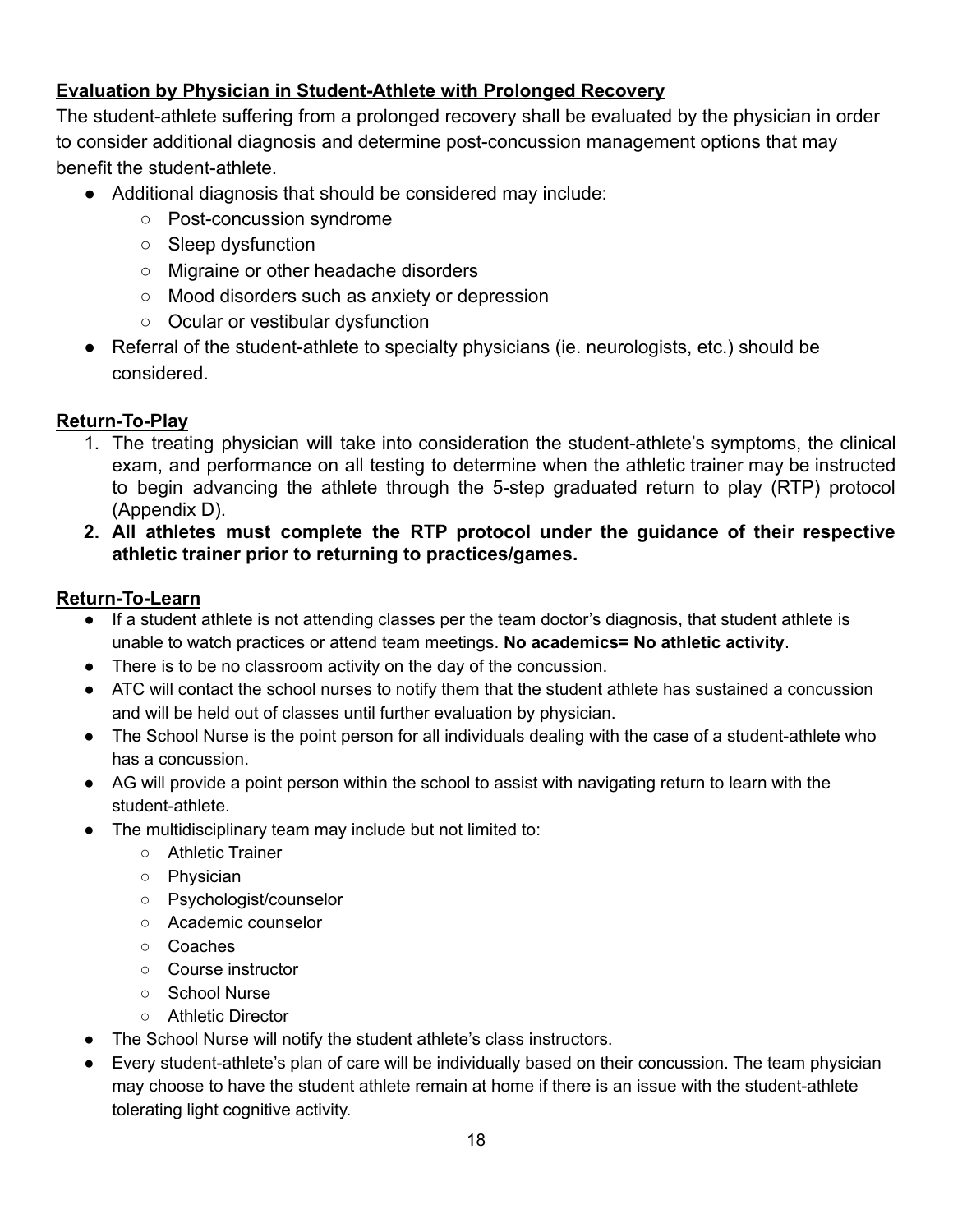- ● The physician will determine when a student athlete may return to classes and or studying. The physician may choose to have the athlete gradually return to full academic load as tolerated with modifications.
- ● If the concussion symptoms persist and the team physician recommends additional care. The student athlete will seek additional medical guidance.
- ● If additional services or modification in the classroom are needed they will be arranged through academic services.

# <span id="page-18-0"></span>**PIAA ELIGIBILITY REQUIREMENTS**

Avon Grove High School and Fred S. Engle Middle School, are members of the Pennsylvania Interscholastic Athletic Association (PIAA), which has established certain eligibility requirements. Any student who participates in interscholastic athletics at a PIAA member school must adhere to all PIAA rules. Failure to comply with PIAA rules will result in loss of eligibility to represent Avon Grove High School or Fred S. Engle Middle School in interscholastic athletics. Sideline cheerleading is a varsity sport at Avon Grove High School, but is not recognized as an interscholastic sport in the PIAA. At Avon Grove High School and Fred S. Engle Middle School members of the Cheerleading squads are subject to the same rules and regulations as all other student-athletes. Ice hockey is a high school recognized club sport. Ice hockey clubs are subject to the same rules and regulations as all other student-athletes.

Additional eligibility requirements are set by the Chester-Montgomery County League (Ches-Mont) and Avon Grove School District. These requirements must also be met by all Avon Grove High School and Fred S. Engle Middle School student-athletes.

Student-athletes and their parents/guardians are responsible for complying with this Handbook, Board Policy, and other requirements as noted in PIAA and Ches-Mont publications. Questions regarding PIAA, Ches-Mont, Avon Grove High School regulations or Fred S. Engle Middle School should be referred to the Director of Athletics and Student Activities or MS Athletic Director.

## <span id="page-18-1"></span>**INJURIES**

Every effort is made to ensure that injuries do not occur. Students are required to follow their advisors', coaches' or directors' procedures for conditioning, warm-up, stretching, cool-downs and to exercise caution when using equipment.

- Students must report all injuries to the advisor, coach or director immediately so that proper treatment may be given. Do not leave a practice or contest without notifying the advisor, coach or director.
- There is a school nurse on duty during the school day and an athletic trainer on duty after school and at home athletic contests. Students in activities and clubs are encouraged to see the school nurse for proper care of all injuries. Athletes are encouraged to see the athletic trainer for proper care of all injuries. The athletic training room is for injuries only and isn't meant to be a place to hang out or dress for games.
- Any student that sees a physician for any injury must turn in a clearance note to the school nurse and/or athletic trainer from the treating physician.

#### <span id="page-18-2"></span>**OUTSIDE PARTICIPATION**

If you participate in a non-school athletic program during the PIAA season for that sport, while enrolled at a school which has a team in that sport, you will not be eligible for district and inter-district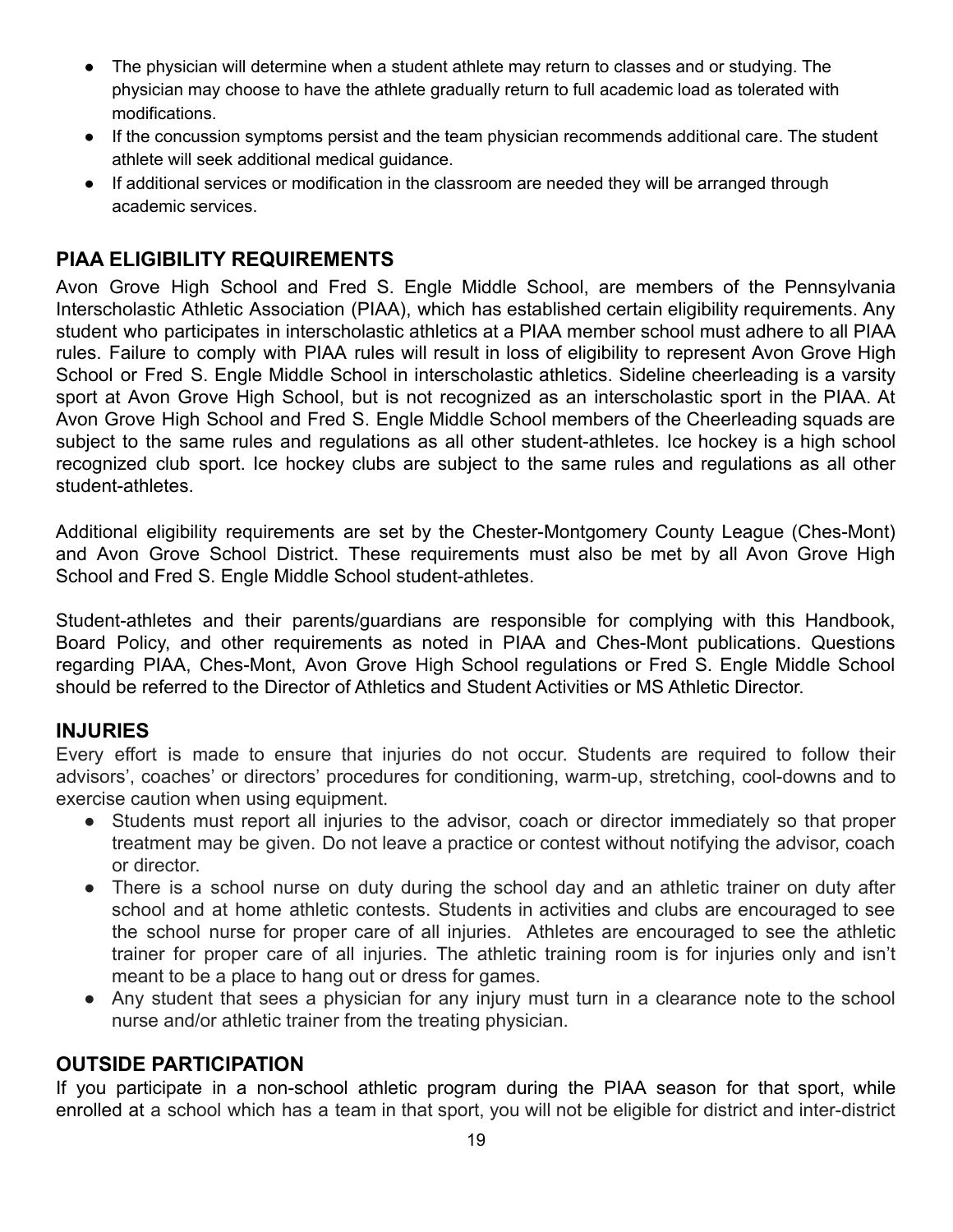championship contests in that sport unless you are in uniform and available to participate as a member of your school team for at least 75% of its regular season contests. Students should exercise caution about overextending themselves to avoid injury.

# <span id="page-19-0"></span> **PERIOD OF TIME AFTER EIGHTH GRADE, PARTICIPATION, AND GRADE REPETITION**

Your athletic eligibility extends only until you have reached the end of your fourth consecutive year (8th consecutive semester or the equivalent) beyond the eighth grade. Therefore, if you repeat a grade after eighth, you will be ineligible as a senior.

Additionally, you may participate in (1) a maximum of six seasons in each sport during grades seven through twelve, (2) a maximum of four seasons in each sport during grades nine through twelve, and (3) a maximum of three seasons in each sport during grades seven through nine. You may participate in only one season in each sport during each school year.

# <span id="page-19-1"></span>**PIAA RULES**

Athletes who violate PIAA rules are subject to discipline following PIAA guidelines. The AGHS administration will enforce the discipline for any violations of these rules and determine if additional discipline is necessary. The coach, with administration, will determine if or when an athlete may return to play following this discipline.

# <span id="page-19-2"></span>**PRE-PARTICIPATION REQUIREMENTS**

**PIAA Comprehensive Initial Pre-Participation Physical Evaluation (CIPPE) packets are now required to be turned in as a completed hard copy packet or via an approved digital format provided by Avon Grove School District.** Once the PIAA CIPPE is completed, it should be turned into the corresponding school's main office.

Prior to any student participating in practices, inter-school practices, scrimmages, and/or contests, at any PIAA member school in any school year, the student is required to (1) complete a CIPPE; and (2) have the appropriate person(s) complete the first six sections of the CIPPE form. Upon completion of Sections 1 and 2 by the parent/guardian; Sections 3, 4, and 5 by the student and parent/guardian; and Section 6 by an Authorized Medical Examiner, those sections must be turned into the main office of the appropriate school for retention by the school. The CIPPE may not be authorized earlier than June  $1<sup>st</sup>$  and shall be effective, regardless of when performed during a school year, until the next May 31st.

#### <span id="page-19-3"></span>**Turn These In Every School Year:**

- Section 1: Personal and Emergency Information
- Section 2: Certification of Parent/Guardian
- Section 3: Understanding of Risk of Concussion and Traumatic Brain Injury
- Section 4: Understanding of Sudden Cardiac Arrest Symptoms and Warning Signs
- Section 5: Supplemental Acknowledgement, Waiver, And Release: COVID-19
- Section 6: Health History
- Section 7: PIAA Comprehensive Initial Pre-Participation Physical Evaluation and Certification of Authorized Medical Examiner
- AGSD ImPact Testing Informational Permission Letter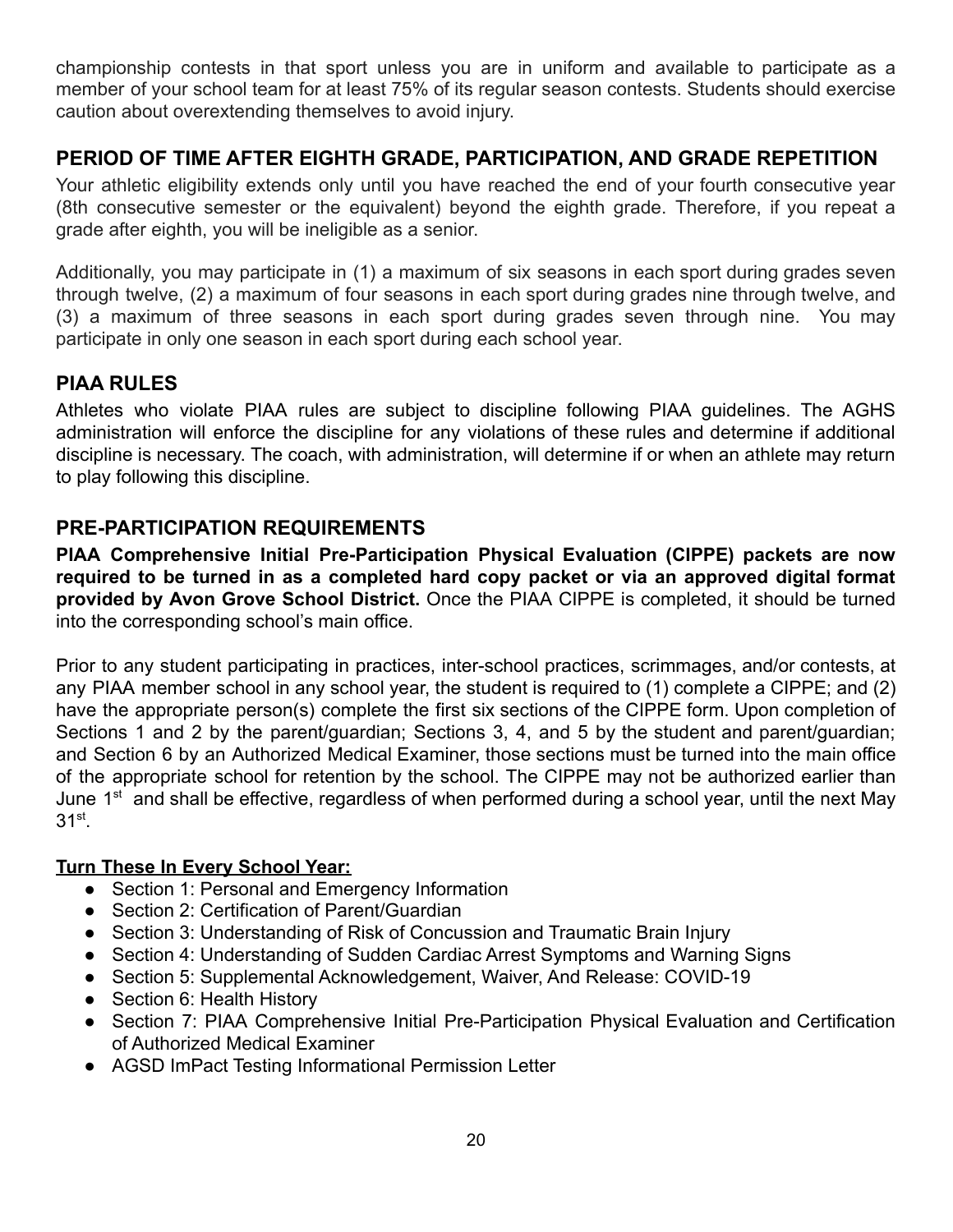## <span id="page-20-0"></span>**Subsequent Sport(s) in the Same School Year:**

Following completion of a CIPPE, the same student seeking to participate in practices, inter-school practices, scrimmages, and/or contests in subsequent sport(s) in the same school year, must complete Section 8 of this form and must turn in that section to the main office of their school. The principal, or the principal's designee, will then determine whether Section 9 needs to be completed. Section 10 is for wrestlers only and is completed at the school.

- Section 8: Re-Certification by Parent/Guardian
- Section 9: Re-Certification by Licensed Physician of Medicine or Osteopathic Medicine

#### <span id="page-20-1"></span>**Wrestlers Only:**

• Section 10: CIPPE Minimum Wrestling Weight- Will be completed at school.

The PIAA CIPPE Packets are available on our school website on the athletic page for printing. Hard copies are also available for pick up in the main office of both FSEMS and AGHS.

#### <span id="page-20-2"></span> **STUDENT-PARTICIPANT CODE OF CONDUCT**

The following regulations are necessary for the operation of any co-curricular or extracurricular program. Other rules and regulations are described in the *Avon Grove School District Secondary Student/Parent Handbook* and Board Policies.

All students are encouraged to be enthusiastic about their competition, contest, game, or performance and to exhibit the highest standards of sportsmanship.

#### <span id="page-20-3"></span>**Use of Illegal Substance, Alcohol, and Tobacco Products (See also Board Policies [222](http://go.boarddocs.com/pa/avongrove/Board.nsf/goto?open&id=BLNMG558C06C) & [227](http://go.boarddocs.com/pa/avongrove/Board.nsf/goto?open&id=AY4JWL4F2E2D))**

- Students who violate Board Policy 227, Controlled Substances, shall be removed from the team for the remainder of the season on the first offense.
- Students who violate school regulations regarding controlled substances are subject to the same penalties outlined in the Avon Grove High School Student/Parent Handbook and Board Policy 227.
- The use of performance-enhancing substances/anabolic steroids is prohibited and the student shall be removed from the activity, club or team consistent with Board Policy 227.
- A student may not use tobacco, which includes possessing and/or using tobacco in any form, while a member of the activity, club or team. Violators may incur loss of participation, playing time, other privileges, or suspension from the activity, club or team for the remainder of the year. Students who violate school regulations regarding tobacco use and possession are subject to the same penalties outlined in the *Avon Grove School District Secondary Student/Parent Handbook* and Board Policy 222.

#### <span id="page-20-4"></span>**Fighting**

<span id="page-20-5"></span>Fighting will not be tolerated. Violations will be dealt with by the administration in accordance with the Avon Grove School District Secondary Student/Parent Handbook and Board Policies and may result in suspension or expulsion from school. Any student suspended from school for fighting will also be removed from the activity, club, or team they are participating on at the time of the suspension for the remainder of the year.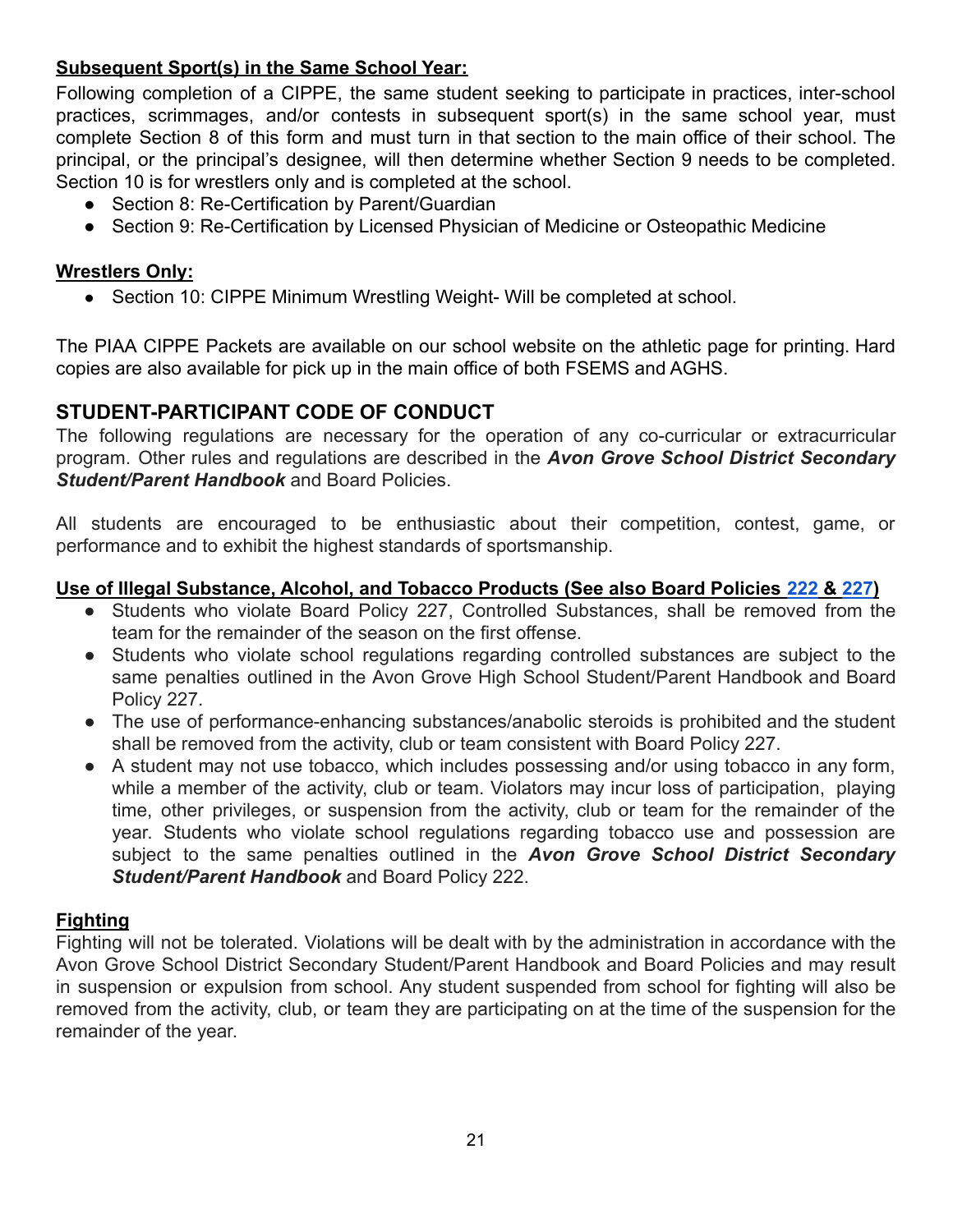# **Profanity**

Profanity and inappropriate gestures on the part of the student participant will not be tolerated at any time. Violations may be dealt with by the advisor, coach, director or by the administration, depending upon the severity of the offense. Students are expected to treat audiences, judges, other competitors, officials, visiting teams, and spectators with courtesy and fairness at all times.

## <span id="page-21-0"></span>**Student Attendance at Contests, Events, Meetings and Practices**

A student participant is expected to be committed to the activity, club or team. Meetings, events, practices and attendance at co-curricular and extracurricular contests, events, meetings and practices are an essential part of that commitment.

- When trying out for an activity or team and after being selected to be a member of an activity, club or team, Avon Grove School District students are expected to attend all contests, events, meetings, and practices of that activity, club or team. For all co-curricular and extracurricular activities, contests, meetings, events, and practices may occur daily and weekend contests, meetings, events, and practices are to be expected.
- Every member is expected to be present for all group/team contests, events, meetings, and practices. Because of scheduling parameters, many groups/teams will compete, hold events, hold practices, and meet during school vacations. This includes Winter and Spring breaks.
- Student participants who plan to be absent for an extended period of time, due to vacation or a planned extended absence, should discuss this situation with their advisor, coach or director prior to participating in the activity/club or trying out for the team. Each activity, club, and team will establish written guidelines that will address attendance at contests, events, meetings and practices.
- It is the policy of Avon Grove Schools that a student will be excused from a contest, event, meeting, or practice or will be excused for lateness to the contest, event, meeting, or practice to obtain assistance with school work or to make up quizzes, tests, and labs.
- For athletics, a student must attend and participate in five (5) practice sessions before participating in interscholastic competition.
- Any student who has left an activity, club or team (other than for medical reasons or academic ineligibility) shall not be permitted to return.

# <span id="page-21-1"></span> **STUDENT & SPECTATOR CODE OF CONDUCT**

Sportsmanship is a key component of the athletic program. Such rules apply to all athletic events regardless of venue.

- Be a good sport by cheering along with the Avon Grove Cheerleaders at the proper time.
- Keep in mind that the visiting team, coaches, and fans are guests of Avon Grove School District. This also applies to the officials. Treat them with the same courtesy and respect with which you would want to be treated. Do not single out individual players on the home or opposing team, officials, coaches or other spectators with any negatively spirited comments.
- Any disruption of the contests will be dealt with by the game management and/or administration. Violators will be removed from the gym, outside facilities and/or school property. If you are removed from an athletic event, you will not be allowed admittance for the remainder of the sports season or longer.
- Students must be in attendance at school during the day of an athletic contest to participate in the contest.
- For home athletic events, students should make arrangements to be picked up promptly. Rides should be contacted when there is approximately 20 minutes remaining in the contest.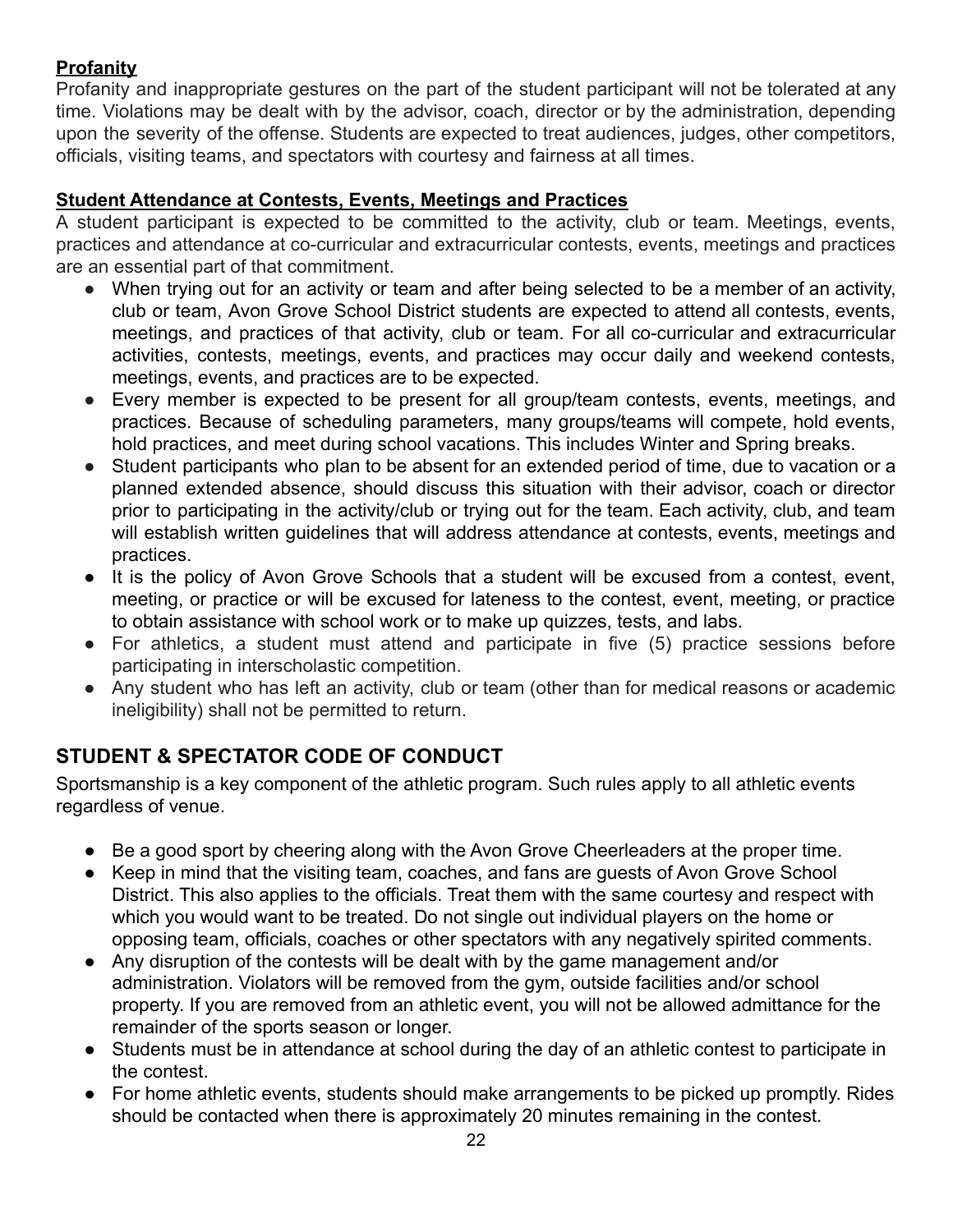## <span id="page-22-0"></span>**Indoor Event Rules:**

- Students should remain in the gym during all live action at the event. No one should loiter in the lobby.
- After the event begins, spectators may not enter the gymnasium except during a stoppage of action.
- Students and other spectators must purchase tickets before entering the gymnasium. Students leaving the building may not re-enter and must leave the premises.
- The presence and/or the use of balloons, banners, laser pointers, noisemakers, pom-poms (by spectators), shakers, signs, sirens, strips of material, towels, whistles, and/or portable listening devices (without earphones) are prohibited. Cheerleaders may place spirit posters in the lobby and gym hallway with the permission of the administration.
- Spectators are prohibited from removing their shirt and/or using body paint while in attendance.
- Teams can be penalized for spectator behavior during contests and are responsible for their fans.

## <span id="page-22-1"></span>**Outdoor Event Rules:**

- Students should remain within the boundaries of the stadium. No one will be permitted to loiter in the parking lot.
- Students and other spectators must purchase tickets before entering the stadium. Students leaving the stadium may not re-enter and must leave the premises.
- Students will not be permitted to bring outside food or beverages into the stadium.
- Backpacks/book bags are not permitted at night events.
- The presence and/or the use of balloons, whistles, and/or portable listening devices (without earphones) are prohibited.
- Spectators are prohibited from removing their shirts and/or using body paint while in attendance.
- Teams can be penalized for spectator behavior during contests and are responsible for their fans.

## <span id="page-22-2"></span>**Admission Fees**

Admission fees for activity and club events will be set by the specific activity or club. Admission fees for athletics will be charged for most evening and weekend contests. Fees are set by the Ches-Mont League.

#### <span id="page-22-3"></span>**High School Ches-Mont Ticket Prices**

All contests—Adults \$5, Students \$5, Senior Citizens Free

## <span id="page-22-4"></span>**High School Playoff Ticket Prices**

Play-off ticket prices are set by the PIAA. No passes (including for AGSD staff) can be used for District 1, postseason contests, or PIAA state playoff games.

#### <span id="page-22-5"></span>**Middle School Ticket Prices**

<span id="page-22-6"></span>Games are free to attend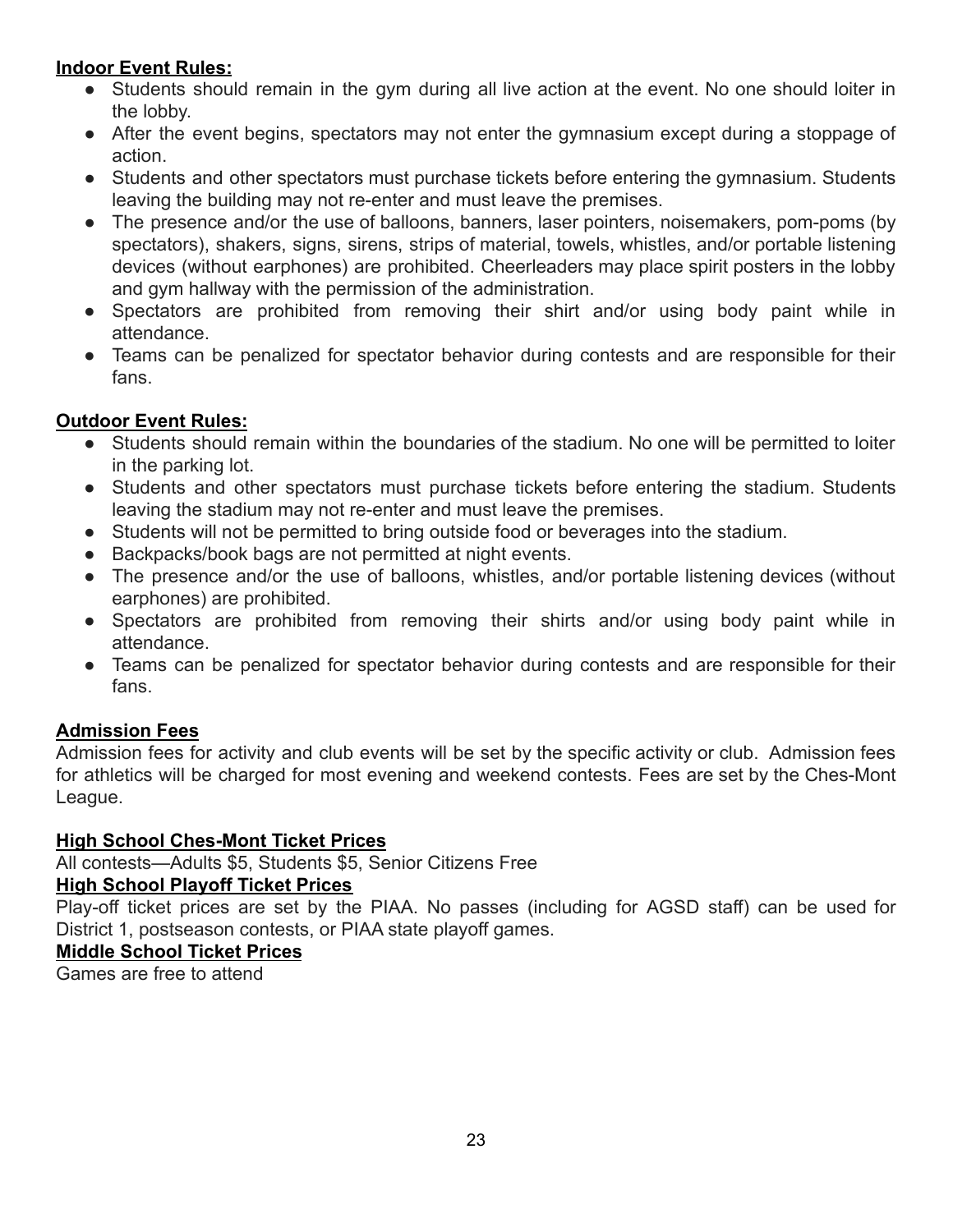# **PIAA CIPPE) See also, Board Policy [123.2](http://go.boarddocs.com/pa/avongrove/Board.nsf/goto?open&id=AXHMY55D795E). SUDDEN CARDIAC ARREST SYMPTOMS AND WARNING SIGNS INFORMATION (From**

#### <span id="page-23-0"></span>**What is sudden cardiac arrest?**

Sudden cardiac arrest (SCA) is when the heart stops beating, suddenly and unexpectedly. When this happens blood stops flowing to the brain and other vital organs. SCA is NOT a heart attack. A heart attack may cause SCA, but they are not the same. A heart attack is caused by a blockage that stops the flow of blood to the heart. SCA is a malfunction in the heart's electrical system, causing the heart to suddenly stop beating.

#### <span id="page-23-1"></span>**How common is sudden cardiac arrest in the United States?**

There are about 300,000 cardiac arrests outside hospitals each year. About 2,000 patients under 25 die of SCA each year.

#### <span id="page-23-2"></span>**Are there warning signs?**

Although SCA happens unexpectedly, some people may have signs or symptoms, such as:

dizziness fatigue (extreme tiredness) lightheadedness weakness shortness of breath nausea difficulty breathing vomiting variable values of the values of variable values of values of values of values of values of values of values of values of values of values of values of values of values of values of values of racing or fluttering heartbeat (palpitations) chest pains syncope (fainting)

These symptoms can be unclear and confusing in athletes. Often, people confuse these warning signs with physical exhaustion. SCA can be prevented if the underlying causes can be diagnosed and treated.

#### <span id="page-23-3"></span>**What are the risks of practicing or playing after experiencing these symptoms?**

There are risks associated with continuing to practice or play after experiencing these symptoms. When the heart stops, so does the blood that flows to the brain and other vital organs. Death or permanent brain damage can occur in just a few minutes. Most people who have SCA die from it.

#### <span id="page-23-4"></span>**Information about SCA symptoms and warning signs**

Every student-athlete and their parent or guardian must read and sign the Section 4: Understanding of Sudden Cardiac Arrest Symptoms and Warning Signs in the PIAA CIPPE. It must be returned to the school before participation in any athletic activity. A new form must be signed and returned each school year.

#### <span id="page-23-5"></span>**Removal from play/return to play**

- Any student-athlete, who, as determined by a game official, coach, certified athletic trainer, licensed physician or other official designated by the District, exhibits signs or symptoms of SCA while participating in an athletic activity shall be removed by the coach from participation at that time.
- Any student-athlete known to have exhibited signs or symptoms of SCA prior to or following athletic activity shall be prevented from participating in any athletic activity until they are evaluated and cleared to return to play in writing by a licensed physician, certified registered nurse practitioner or cardiologist.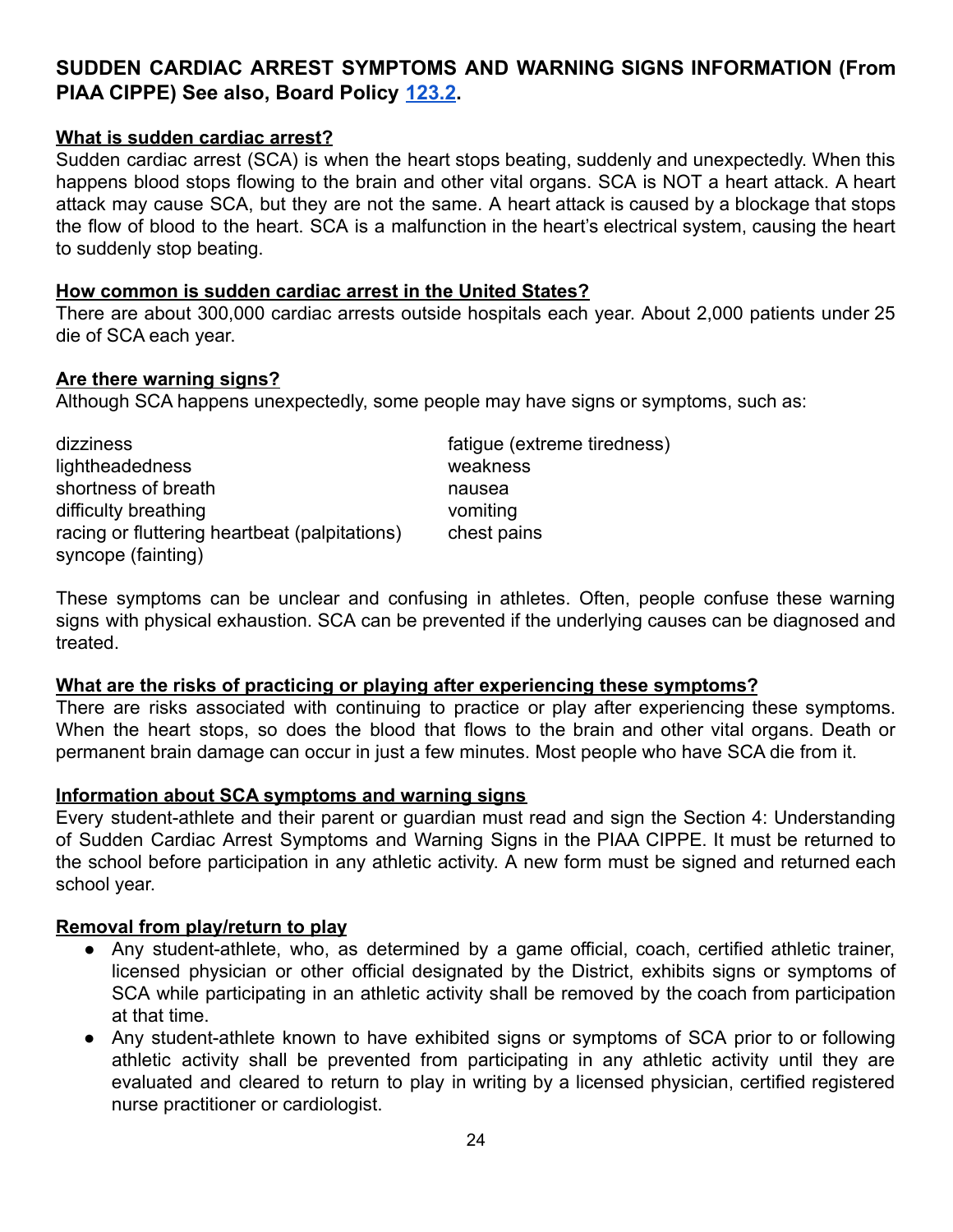The coach shall not return a student to participation until the student is evaluated and cleared to return to participation in writing by a licensed physician, certified registered nurse practitioner or cardiologist.

## <span id="page-24-0"></span> **SUSPENSION FROM SCHOOL**

Any student who is suspended from school (internal or external) may also receive additional consequences from the advisor, coach or director and the student's status in the co-curricular or extracurricular activity will be based on the activity, club or team rules. A second suspension for any reason will not be accepted and the student shall be removed from the activity, club or team for the remainder of the season. Notwithstanding the foregoing, district policies, may mandate removal from the activity, club or team upon the first offense. District policies and disciplinary consequences imposed by the administration, where more stringent, supersede this provision.

All students are subject to the following procedures related to in school or out of school suspensions. The determination of the total number of days is cumulative during a period or season of participation based on activity/club or sport. Any behavior infraction that is determined to be a **level four** violation based on the student code of conduct will result in an immediate removal from the activity, club, team or group.

| <b>Days of Suspension</b> | <u>l Outcome</u>                                                                                                                                |
|---------------------------|-------------------------------------------------------------------------------------------------------------------------------------------------|
| $1 - 4$                   | Student and advisor/coach/director meet to determine length of removal from<br>practice, competition, performance and/or overall participation. |
| $5 - 10$                  | Student is removed from activity, club, team or group.                                                                                          |

## <span id="page-24-1"></span>**TRANSFER STUDENTS**

You are treated as having transferred whenever you seek eligibility to participate in interscholastic athletics at a school other than the one at which you were previously either enrolled or otherwise eligible. You are considered to have transferred even if you are promoted to a higher level school or are out-of-school for a period of time before entering the new school. If your transfer from one school to another is materially motivated in some way by an athletic purpose, you will lose your athletic eligibility in each sport in which you participate within a period of one year immediately following the date on which you transferred. This requirement applies even if you would be otherwise eligible at the school to which you transferred. If your school eliminates a sport for budgetary reasons, you may be permitted to transfer to another school to participate in that sport. You must enroll and attend the other school. If you desire to participate in any other sports at that school, your PIAA District Committee will assess whether the transfer was materially motivated in some way by an athletic purpose relating to those sports.

ARTICLE VI, TRANSFERS, RESIDENCE and RECRUITING of the PIAA By-Laws has been updated to provide for a 21-day (calendar days) sit-out following an in-season transfer and to include a new provision barring a student transferring after a season has begun from further participation during that season if that student was eligible and available to participate in 50% of the number of the PIAA maximum number of competitions allowed per sport. This 21-day sit out is not waivable.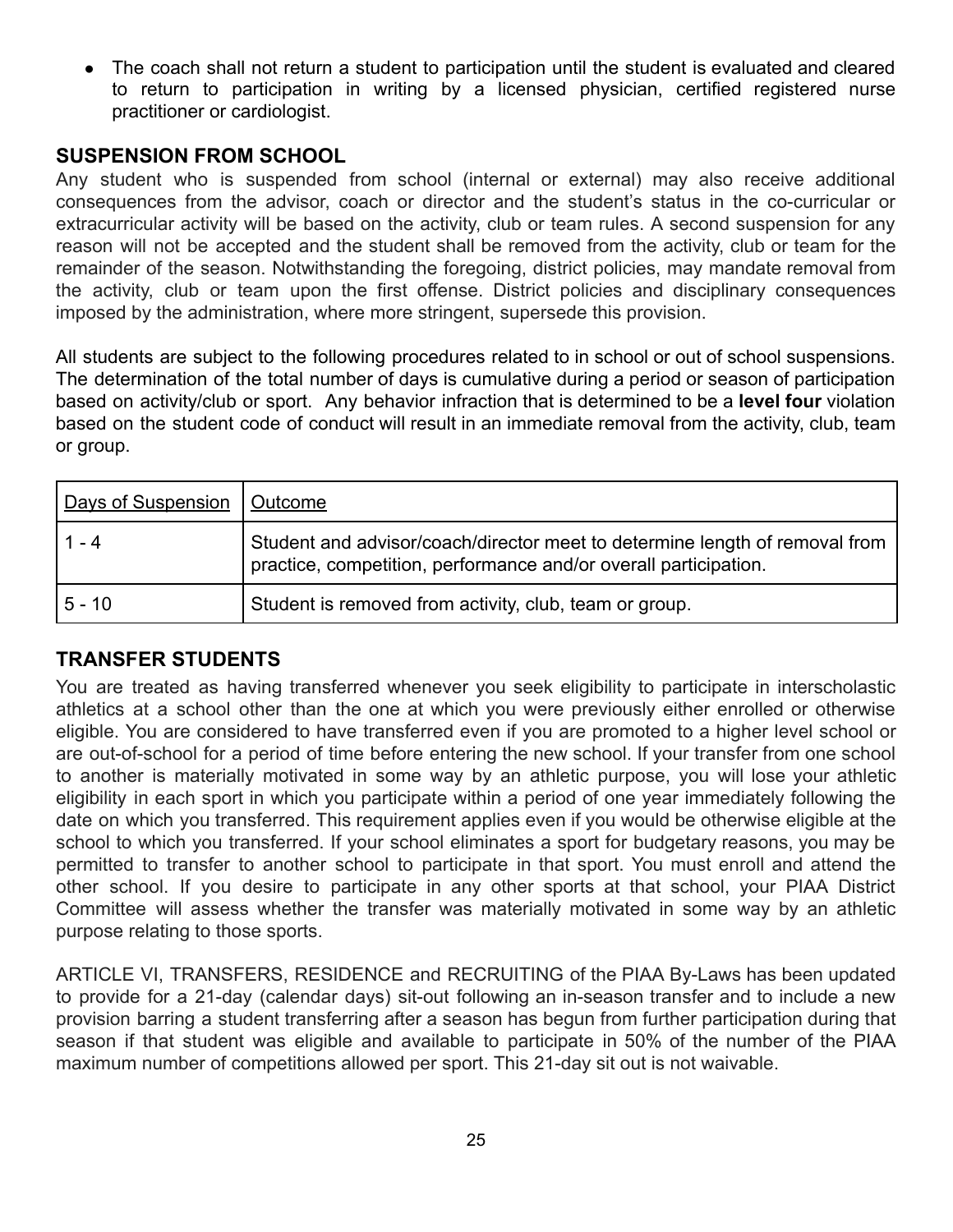Student-athletes who transfer after the start of a season and who participated in a PIAA sponsored contest at a previous school will not be eligible to participate in that sport without obtaining a participation waiver from the PIAA. Students should contact the Director of Athletics and Student Activities to assist in the process of applying for a waiver. This process includes the school principal sending the waiver and the appropriate letter to the PIAA Executive Director. The decision will be rendered by the PIAA.

For more specific information on transfer students, visit [www.piaa.org,](http://www.piaa.org) and review Article VI Transfers, Residence, and Recruiting in the PIAA Constitution and By-Laws handbook.

## <span id="page-25-0"></span>**TRANSPORTATION**

Students must travel to and from contests/activities, in-district provided transportation. Riding together as an activity, club or team to and from an event is part of the team experience. The only exceptions to this policy follow:

- Injury to participants which would require alternate transportation.
- Prior arrangement made in writing between the participant's parent/guardian and the Advisor/Coach/Director/Athletic Director for the student to ride with the parent/guardian due to school or family commitments. The written request from a parent/guardian needs to set forth the reason(s) for the exception, including the method of transportation to be used, a statement of the responsibility for the student-athlete's safety, the date(s), and the event(s) for which the exception is requested.
- If transportation is not provided by the school district.
- Transportation is not provided by the district for extracurricular activities and must be funded through each activity or club's student account.

Students who have a meeting, event, practice or contest set to begin more than an hour after the end of the school day (2:30 pm) are required to leave school and come back for the meeting, event, practice or contest. Students are only permitted to stay after school for a specific meeting, event, practice or contest where they will be directly monitored by an advisor, coach or director.

Students must be picked up from meetings, events, practices or contests within twenty (20) minutes after the conclusion of the meeting, event, practice, or contest. Advisors, coaches and directors will have a designated meeting point for each activity/club/team. Failure to do so may result in disciplinary action.

\*\*Per PA Department of Transportation regulations, large items that cannot be secured on a student's lap are prohibited from being transported on the bus. This includes: large musical instruments, large athletic bags and equipment, oversized projects, or any other item deemed to be a safety hazard.

#### <span id="page-25-1"></span> **UNIFORMS AND EQUIPMENT**

Student-athletes are responsible for equipment and/or uniforms issued to them. They will be required to pay for any equipment and uniforms **not returned**. Students are to return equipment and/or uniforms to their coach at the conclusion of each season.

Team uniforms may only be worn by the athlete to whom it was issued. Uniforms should be washed and cleaned at the time of return at the conclusion of the season. Students who return unwashed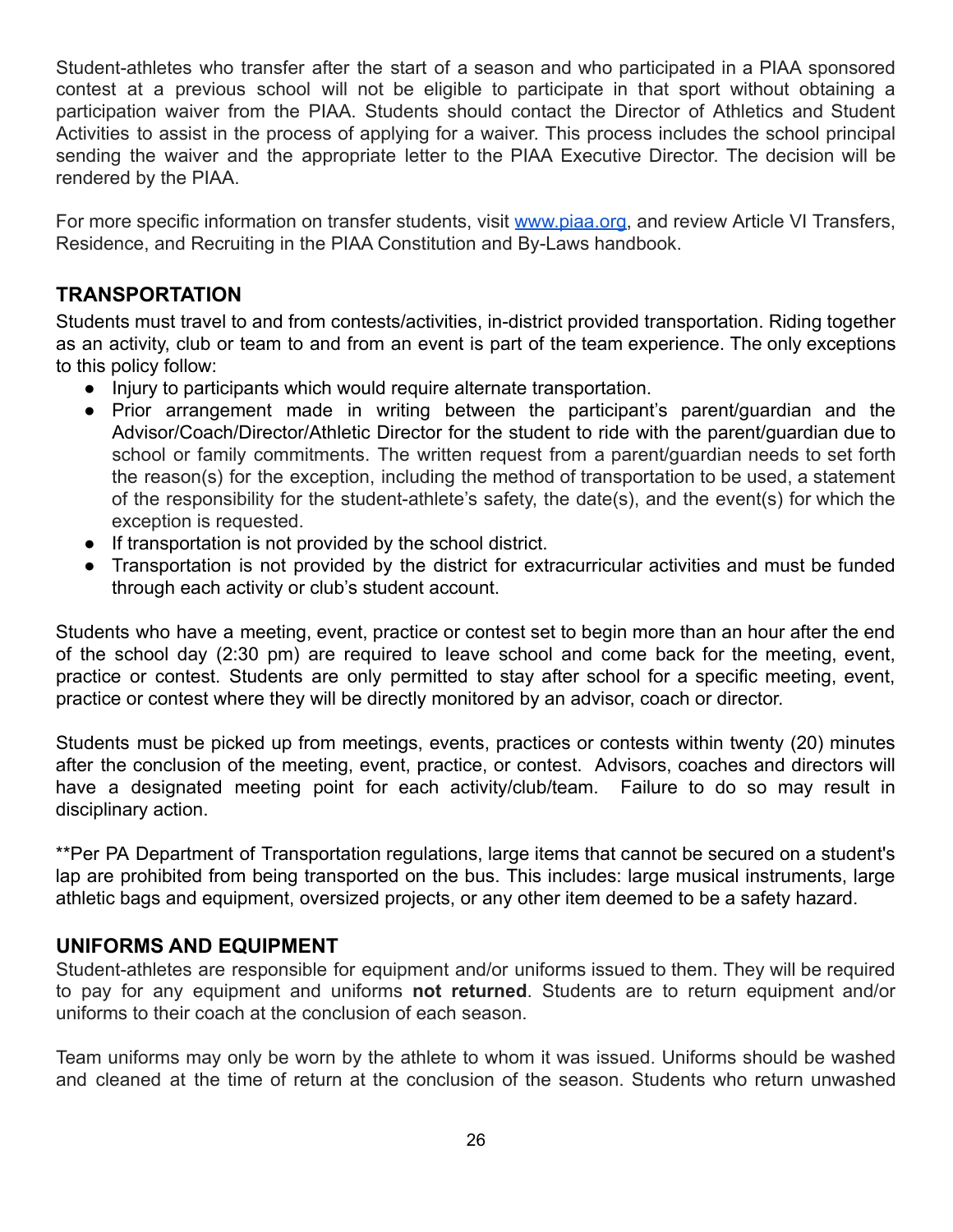uniforms will receive a dry cleaning bill. Any athlete who returns a uniform in a condition in which it isn't acceptable to be reissued to another student will be charged a uniform replacement bill.

Bills will also be issued for any unreturned items, and student-athletes may not: participate in the next sports season, receive a parking permit, yearbook, graduation tickets/graduation ceremonies or athletic awards, purchase prom tickets, go on senior and school sponsored trips, or attend school dances until activity/athletic bills are paid or items are returned.

The activity/athletic departments at Avon Grove High School and Fred S. Engle Middle School are not responsible for lost or stolen items. Students should lock any valuables in a locker room or their school issued hallway locker to minimize the chance of theft.

## <span id="page-26-0"></span> **VIOLATIONS OF THE DISCIPLINE CODE**

Violations of the Discipline Code as stated in the Avon Grove School District Secondary Student/Parent Handbook and/or Board Policies may cause a student-athlete to lose playing time or other athletic privileges, or be suspended from the team for the remainder of the season. Other rules and regulations as contained herein may cause a student-athlete to lose playing time or other athletic privileges or be suspended from the team for the remainder of the season. Students are responsible for reviewing and complying with the Avon Grove School District Secondary Student/Parent Handbook, this Handbook and Board Policies.